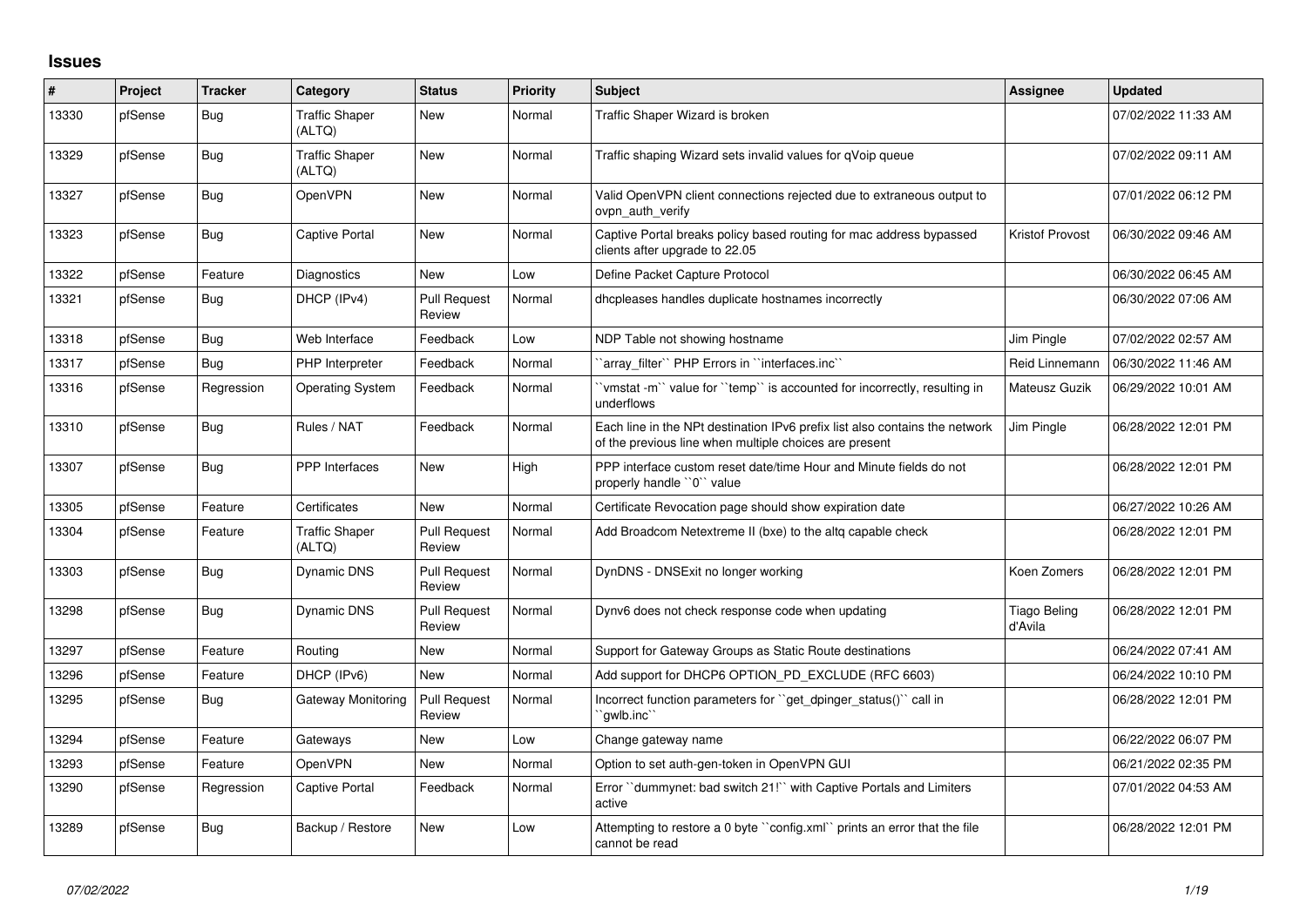| ∦     | Project | <b>Tracker</b> | Category                 | <b>Status</b>                 | <b>Priority</b> | <b>Subject</b>                                                                                              | Assignee          | <b>Updated</b>      |
|-------|---------|----------------|--------------------------|-------------------------------|-----------------|-------------------------------------------------------------------------------------------------------------|-------------------|---------------------|
| 13288 | pfSense | Bug            | Configuration<br>Backend | <b>New</b>                    | Normal          | Encode FreeRADIUS Custom Options                                                                            |                   | 06/20/2022 10:36 AM |
| 13287 | pfSense | Feature        | Configuration<br>Backend | <b>New</b>                    | Normal          | Encode OpenVPN Custom Options                                                                               |                   | 06/20/2022 10:33 AM |
| 13280 | pfSense | <b>Bug</b>     | Unknown                  | <b>New</b>                    | Normal          | Entries duplicated in /boot/loader.conf                                                                     |                   | 06/19/2022 11:11 AM |
| 13279 | pfSense | <b>Bug</b>     | Interfaces               | New                           | Normal          | DHCP config override affects Gateway installation.                                                          |                   | 06/17/2022 07:25 AM |
| 13277 | pfSense | <b>Bug</b>     | <b>IGMP Proxy</b>        | <b>New</b>                    | Normal          | IGMP Proxy webConfigurator Page Always Produces Error                                                       |                   | 06/16/2022 07:50 PM |
| 13276 | pfSense | Bug            | <b>IGMP Proxy</b>        | New                           | Normal          | IGMP Proxy Error Message for Logging Links to System Log Instead of<br>Routing Log                          |                   | 06/16/2022 07:48 PM |
| 13273 | pfSense | <b>Bug</b>     | DHCP (IPv4)              | <b>New</b>                    | Normal          | dhclient can use conflicting recorded leases                                                                |                   | 06/14/2022 11:07 AM |
| 13272 | pfSense | Bug            | Captive Portal           | <b>Pull Request</b><br>Review | Very Low        | Voucher CSV output has leading space before voucher code                                                    | Jim Pingle        | 06/28/2022 12:01 PM |
| 13268 | pfSense | Todo           | Console Menu             | Ready To Test                 | Normal          | columns don't align nicely in console with medium-long interface names                                      |                   | 06/12/2022 10:32 PM |
| 13267 | pfSense | Bug            | <b>OpenVPN</b>           | New                           | Normal          | dpinger continues to run on OpenVPN gateway after OpenVPN service is<br>stopped.                            |                   | 06/12/2022 02:49 PM |
| 13264 | pfSense | Feature        | <b>IPsec</b>             | <b>New</b>                    | Normal          | IPSec Phase2 select multiple PFS key groups                                                                 |                   | 06/10/2022 04:29 PM |
| 13263 | pfSense | Bug            | DHCP (IPv4)              | <b>New</b>                    | Low             | Deleting a static DHCP entry when the related IP is not in the arp table<br>spams the log                   |                   | 06/10/2022 11:18 AM |
| 13260 | pfSense | Feature        | Authentication           | New                           | Normal          | Add support for OpenVPN static-challenge                                                                    |                   | 06/09/2022 02:04 PM |
| 13258 | pfSense | Bug            | Console Menu             | <b>Pull Request</b><br>Review | Low             | secret menu option 100                                                                                      | Jim Pingle        | 06/28/2022 12:01 PM |
| 13256 | pfSense | Feature        | DHCP (IPv4)              | New                           | Normal          | Better handling of duplicate IPs in static DHCP assignments                                                 |                   | 06/11/2022 04:51 PM |
| 13254 | pfSense | Bug            | <b>DNS Resolver</b>      | New                           | Normal          | DNS resolver does not update "unbound.conf" file during link down<br>events                                 |                   | 06/28/2022 12:01 PM |
| 13253 | pfSense | <b>Bug</b>     | DHCP (IPv6)              | <b>New</b>                    | Normal          | 'dhcp6c'' is not restarted when applying settings when multiple WANs<br>are configured for DHCP6            |                   | 06/28/2022 12:01 PM |
| 13252 | pfSense | <b>Bug</b>     | Upgrade                  | <b>New</b>                    | Normal          | reduce frequency of php-fpm socket connection attempts from<br>check reload status                          |                   | 06/12/2022 11:11 AM |
| 13250 | pfSense | Todo           | DHCP (IPv4)              | <b>New</b>                    | Very Low        | Clean up DHCP Server option language                                                                        | Jim Pingle        | 06/28/2022 12:01 PM |
| 13249 | pfSense | Bug            | Console Menu             | New                           | Normal          | Running playback comands multiple times results in PHP error                                                |                   | 06/06/2022 07:02 AM |
| 13248 | pfSense | Regression     | DHCP (IPv6)              | New                           | Normal          | IPv6 Router Advertisements runs when config.xml does not contain an<br>entry for the interface              |                   | 06/05/2022 07:44 PM |
| 13245 | pfSense | Feature        | Aliases / Tables         | <b>Pull Request</b><br>Review | Normal          | Type column on Alias lists                                                                                  | Jim Pingle        | 06/28/2022 12:01 PM |
| 13244 | pfSense | Feature        | Web Interface            | New                           | Normal          | Add help text under Timezone settings in the GUI                                                            |                   | 06/03/2022 01:00 PM |
| 13243 | pfSense | <b>Bug</b>     | OpenVPN                  | <b>Pull Request</b><br>Review | Normal          | OpenVPN status for multi-user VPN shows info icon to display RADIUS<br>rules when there are none to display | Marcos<br>Mendoza | 06/28/2022 12:01 PM |
| 13242 | pfSense | Feature        | Gateway Monitoring       | New                           | Normal          | Enhancements to static route creation/deletion for dpinger monitor IPs                                      |                   | 06/03/2022 11:20 AM |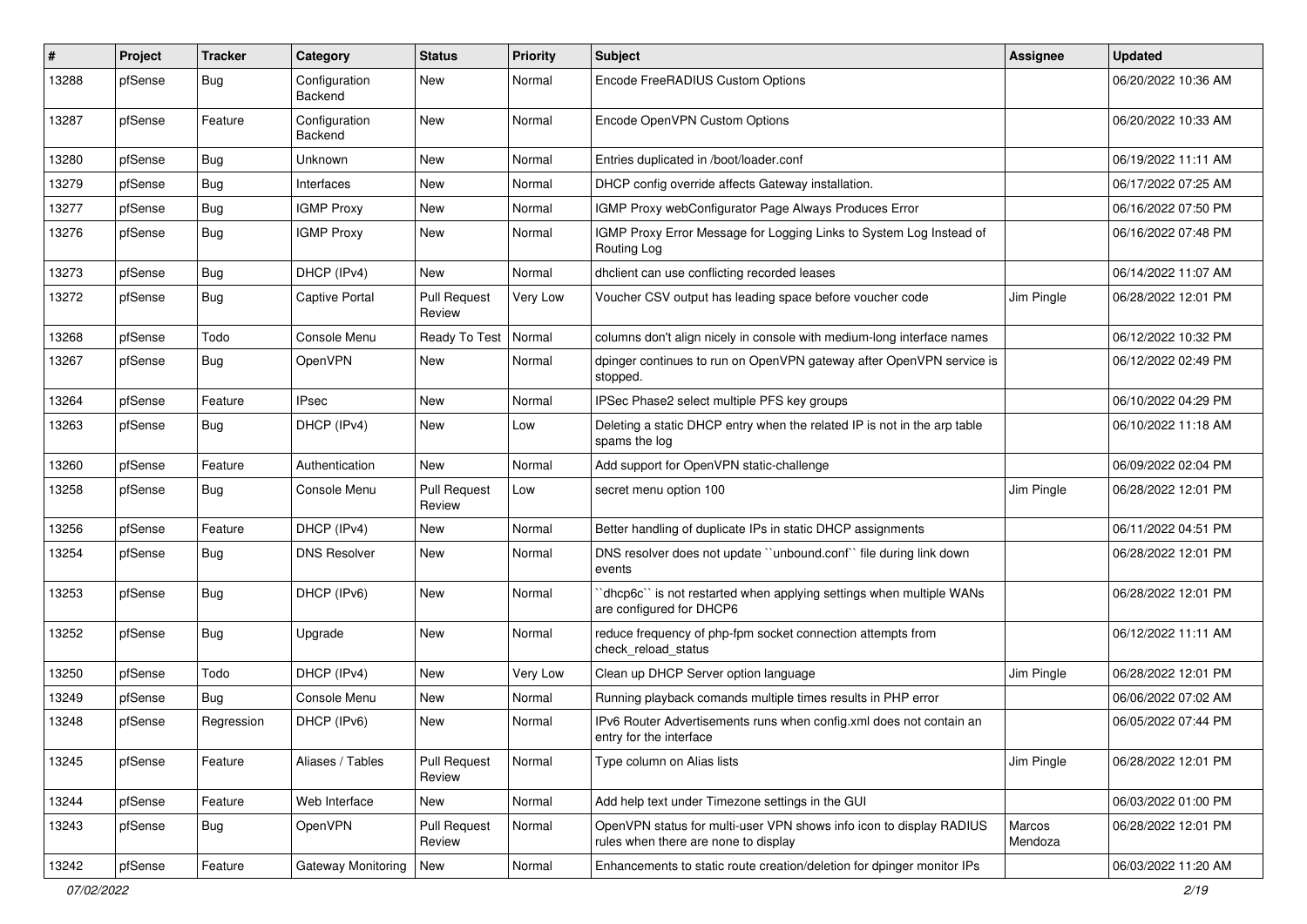| #     | Project | <b>Tracker</b> | Category         | <b>Status</b>                 | <b>Priority</b> | <b>Subject</b>                                                                                                                              | <b>Assignee</b>     | <b>Updated</b>      |
|-------|---------|----------------|------------------|-------------------------------|-----------------|---------------------------------------------------------------------------------------------------------------------------------------------|---------------------|---------------------|
| 13240 | pfSense | <b>Bug</b>     | Rules / NAT      | New                           | Normal          | User is forced to pick an NPt destination IPv6 prefix length even when<br>choosing a drop-down entry which contains a defined prefix length | Jim Pingle          | 06/28/2022 12:01 PM |
| 13237 | pfSense | Bug            | DHCP (IPv6)      | <b>New</b>                    | Normal          | dhcp6c script cannot be executed safely                                                                                                     |                     | 06/01/2022 11:20 AM |
| 13228 | pfSense | Bug            | Interfaces       | New                           | Normal          | Recovering interface gateway may not be added back into gateway<br>groups and rules when expected                                           | Jim Pingle          | 06/29/2022 04:31 PM |
| 13227 | pfSense | Feature        | <b>IPsec</b>     | <b>New</b>                    | High            | Enable IPSec Virtual IP Pool assignment by Radius for Mobile Users -<br>SIMPLE FIX                                                          |                     | 05/27/2022 10:15 AM |
| 13226 | pfSense | Bug            | Captive Portal   | Confirmed                     | Normal          | Captive Portal doesn't disconnect established OpenVPN link                                                                                  | Reid Linnemann      | 05/30/2022 10:38 AM |
| 13225 | pfSense | Bug            | Interfaces       | <b>New</b>                    | Normal          | Bridges with QinQ interfaces not properly set up at boot                                                                                    | <b>Viktor Gurov</b> | 06/28/2022 12:01 PM |
| 13224 | pfSense | Bug            | Notifications    | <b>New</b>                    | Normal          | Email notification flood when UPS (NUT) and WAN send notifications                                                                          |                     | 05/27/2022 01:58 AM |
| 13222 | pfSense | Bug            | UPnP/NAT-PMP     | New                           | Normal          | CARP IP does not listen for NAT-PMP packets                                                                                                 |                     | 05/26/2022 02:28 PM |
| 13220 | pfSense | Feature        | Captive Portal   | New                           | Very Low        | Voucher per-roll bandwidth restrictions and traffic quotas                                                                                  |                     | 05/26/2022 08:16 AM |
| 13219 | pfSense | Feature        | Captive Portal   | <b>New</b>                    | Very Low        | Enable/Disable single voucher roll                                                                                                          |                     | 05/26/2022 08:14 AM |
| 13218 | pfSense | Bug            | Interfaces       | <b>Pull Request</b><br>Review | Normal          | GIF-based interface MTU is assigned to parent interface on boot when<br>parent interface is a LAGG                                          | <b>Viktor Gurov</b> | 06/28/2022 12:01 PM |
| 13217 | pfSense | Bug            | DHCP (IPv4)      | <b>New</b>                    | Normal          | dhclient using default pid file location which does not exist                                                                               | <b>Viktor Gurov</b> | 05/26/2022 08:09 AM |
| 13215 | pfSense | <b>Bug</b>     | Captive Portal   | Assigned                      | Normal          | Allowed MAC/IP/Hostname traffic counts for authorized users                                                                                 | Reid Linnemann      | 05/31/2022 05:31 PM |
| 13168 | pfSense | Feature        | Dashboard        | <b>New</b>                    | Low             | Multiple Dashboard views for a single user                                                                                                  |                     | 05/16/2022 07:53 AM |
| 13167 | pfSense | <b>Bug</b>     | Dynamic DNS      | New                           | Normal          | phpDynDNS: DigitalOcean ddns update fails (bad request, invalid<br>character '-' in request id)                                             |                     | 06/16/2022 09:30 PM |
| 13165 | pfSense | Feature        | Dashboard        | <b>Pull Request</b><br>Review | Normal          | Feat: live update for Services dashboard widget                                                                                             |                     | 05/15/2022 01:48 AM |
| 13161 | pfSense | Feature        | Web Interface    | New                           | Very Low        | FLASH PORT'S LED button, to help quickly find port that need to be<br>connected to patch&cable                                              |                     | 05/14/2022 06:35 AM |
| 13159 | pfSense | Todo           | Web Interface    | <b>New</b>                    | Very Low        | Decrease distance between img-buttons in webGUI to eliminate mistake<br>entry                                                               |                     | 05/14/2022 06:52 AM |
| 13158 | pfSense | Bug            | Web Interface    | New                           | Normal          | Input validation error when applying limiter changes                                                                                        |                     | 05/14/2022 05:32 PM |
| 13144 | pfSense | <b>Bug</b>     | Rules / NAT      | <b>New</b>                    | Very Low        | Firewall rule entries can get out of sync when entries are deleted while<br>other administrators are editing entries simultaneously         |                     | 05/10/2022 07:26 AM |
| 13132 | pfSense | <b>Bug</b>     | Backup / Restore | <b>New</b>                    | Normal          | Two SSHDATA Sections in Restored Config Breaks Unit                                                                                         | Jim Pingle          | 06/29/2022 07:53 AM |
| 13124 | pfSense | Feature        | Web Interface    | <b>Pull Request</b><br>Review | Normal          | Option to wait for interface selection before displaying firewall rules                                                                     |                     | 06/28/2022 12:01 PM |
| 13110 | pfSense | Bug            | CARP             | New                           | Very Low        | changing CARP VIP address does not update outbound NAT interface IP                                                                         |                     | 05/03/2022 02:52 PM |
| 13102 | pfSense | <b>Bug</b>     | <b>IPsec</b>     | New                           | Normal          | Deleting an IPSec tunnel doesn't destroy the SA (SADs/SPDs), causes<br>crash in status_ipsec.php                                            | Viktor Gurov        | 06/28/2022 12:01 PM |
| 13094 | pfSense | Feature        | Packet Capture   | <b>Pull Request</b><br>Review | Normal          | Allow packet capture filtering in tagged packets                                                                                            | Marcos<br>Mendoza   | 04/24/2022 06:06 PM |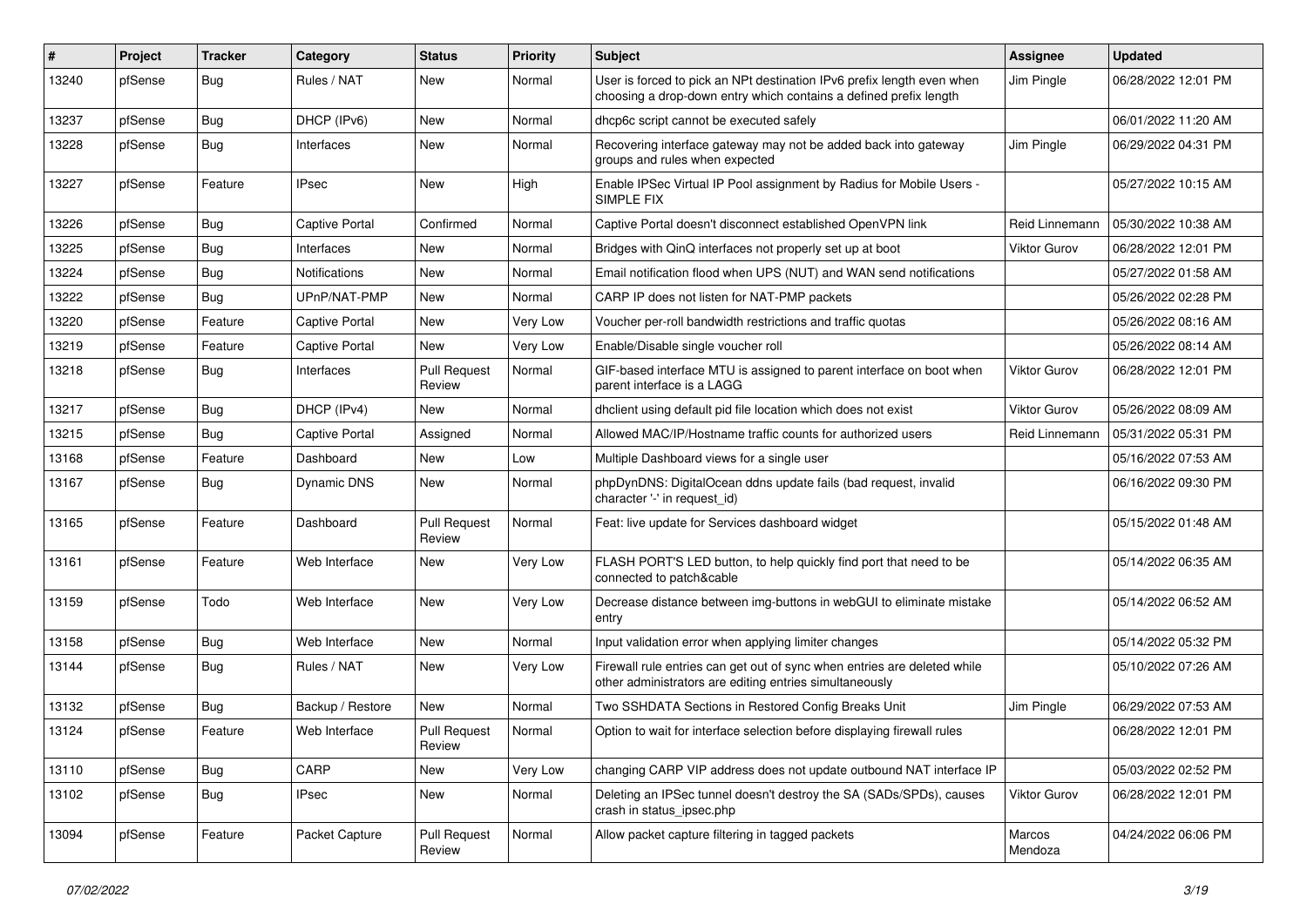| #     | Project | <b>Tracker</b> | Category                        | <b>Status</b>                 | <b>Priority</b> | <b>Subject</b>                                                                                           | <b>Assignee</b>        | <b>Updated</b>      |
|-------|---------|----------------|---------------------------------|-------------------------------|-----------------|----------------------------------------------------------------------------------------------------------|------------------------|---------------------|
| 13093 | pfSense | <b>Bug</b>     | Authentication                  | In Progress                   | Normal          | LDAP authentication fails with extended query and RFC2307 group<br>lookups enabled                       | <b>Chris Linstruth</b> | 06/28/2022 06:09 PM |
| 13091 | pfSense | Feature        | OpenVPN                         | New                           | Normal          | RFE: Ability to specify the order of OpenVPN Authentication servers                                      |                        | 04/22/2022 04:30 PM |
| 13090 | pfSense | Bug            | OpenVPN                         | <b>New</b>                    | Normal          | OpenVPN: do not use legacy deprecated netbios settings                                                   | Jim Pingle             | 04/22/2022 11:19 AM |
| 13089 | pfSense | <b>Bug</b>     | OpenVPN                         | New                           | Normal          | OpenVPN: fix some netbios options were preserved even if teh Netbios<br>option was unchecked             | Jim Pingle             | 04/22/2022 11:06 AM |
| 13088 | pfSense | Bug            | <b>OpenVPN</b>                  | New                           | Normal          | OpenVPN Client Overrides: properly hide/show form fields                                                 | Jim Pingle             | 06/08/2022 09:15 AM |
| 13087 | pfSense | Bug            | OpenVPN                         | <b>New</b>                    | Normal          | OpenVPN Server: hide WINS servers list when netbios option is<br>unchecked while WINS servers is checked |                        | 04/22/2022 10:29 AM |
| 13085 | pfSense | Feature        | OpenVPN                         | <b>Pull Request</b><br>Review | Normal          | OpenVPN: expose NBDD servers in GUI + fix GUI bugs                                                       | Jim Pingle             | 04/22/2022 11:09 AM |
| 13076 | pfSense | Bug            | <b>Gateway Monitoring</b>       | New                           | Normal          | Marking a gateway as down does not affect IPsec entries using gateway<br>groups                          |                        | 06/28/2022 12:01 PM |
| 13072 | pfSense | Feature        | <b>Traffic Shaper</b><br>(ALTQ) | <b>Pull Request</b><br>Review | Very Low        | Matching background/font colors of queue values with dark theme.                                         |                        | 04/19/2022 07:32 AM |
| 13068 | pfSense | Bug            | Aliases / Tables                | New                           | Normal          | Error loading rules when URL Table IPs content is empty                                                  |                        | 04/17/2022 09:07 PM |
| 13067 | pfSense | <b>Bug</b>     | <b>FilterDNS</b>                | New                           | Normal          | filterdns resolve interval is twice the intended value                                                   |                        | 04/17/2022 07:45 PM |
| 13058 | pfSense | Todo           | Rules / NAT                     | New                           | Normal          | Add static routes and directly connected networks back to policy route<br>negation rules                 |                        | 04/13/2022 08:05 AM |
| 13054 | pfSense | Feature        | Package System                  | New                           | Normal          | Package plugin hook for web server configuration stanzas                                                 | Jim Pingle             | 04/12/2022 03:04 PM |
| 13051 | pfSense | <b>Bug</b>     | <b>Traffic Shaper</b><br>(ALTQ) | New                           | Normal          | Firewall traffic shaper by interface selection unknow                                                    |                        | 04/12/2022 07:03 AM |
| 13046 | pfSense | Bug            | Rules / NAT                     | <b>New</b>                    | Normal          | Floating rule applied to IPv6 interface with a SLAAC DHCPv6 gateway<br>reports error on boot             |                        | 04/11/2022 09:50 AM |
| 13017 | pfSense | Feature        | Packet Capture                  | New                           | Normal          | Packet capture: add preview results while capture is running                                             |                        | 04/09/2022 11:08 AM |
| 13014 | pfSense | Bug            | IPsec                           | New                           | Normal          | Charon.vici can get in a bad state                                                                       | Mateusz Guzik          | 06/28/2022 12:01 PM |
| 13009 | pfSense | Feature        | OpenVPN                         | <b>New</b>                    | Normal          | Add option for multiple remote addresses to OpenVPN Client                                               |                        | 03/31/2022 12:42 PM |
| 13003 | pfSense | Bug            | Hardware / Drivers              | New                           | Normal          | Malicious Driver Detection event on ixl driver                                                           |                        | 06/25/2022 05:00 PM |
| 13000 | pfSense | <b>Bug</b>     | IPsec                           | New                           | Low             | IPsec AES-GCM encryption algorithm "Key Length" field should be<br>labeled "ICV Lenath"                  |                        | 03/30/2022 07:40 AM |
| 12960 | pfSense | Bug            | Installer                       | New                           | Normal          | VGA installer image defaults to serial console, serial console is default in<br><b>GUI settings</b>      |                        | 06/28/2022 12:01 PM |
| 12959 | pfSense | Bug            | DHCP (IPv4)                     | Feedback                      | Normal          | dhcplease process wrongly update host file if client-hostname is empty                                   |                        | 07/01/2022 09:10 AM |
| 12950 | pfSense | <b>Bug</b>     | Routing                         | New                           | Normal          | OpenVPN as default gateway does not get set at boot time                                                 |                        | 04/09/2022 05:46 PM |
| 12947 | pfSense | <b>Bug</b>     | DHCP (IPv6)                     | <b>Pull Request</b><br>Review | Normal          | DHCP6 client does not take any action if the interface IPv6 address<br>changes during renewal            |                        | 06/28/2022 12:01 PM |
| 12942 | pfSense | Bug            | Gateways                        | New                           | Normal          | Code to kill states for old gateway when reconnecting an interface is<br>incorrect                       | Jim Pingle             | 06/28/2022 12:01 PM |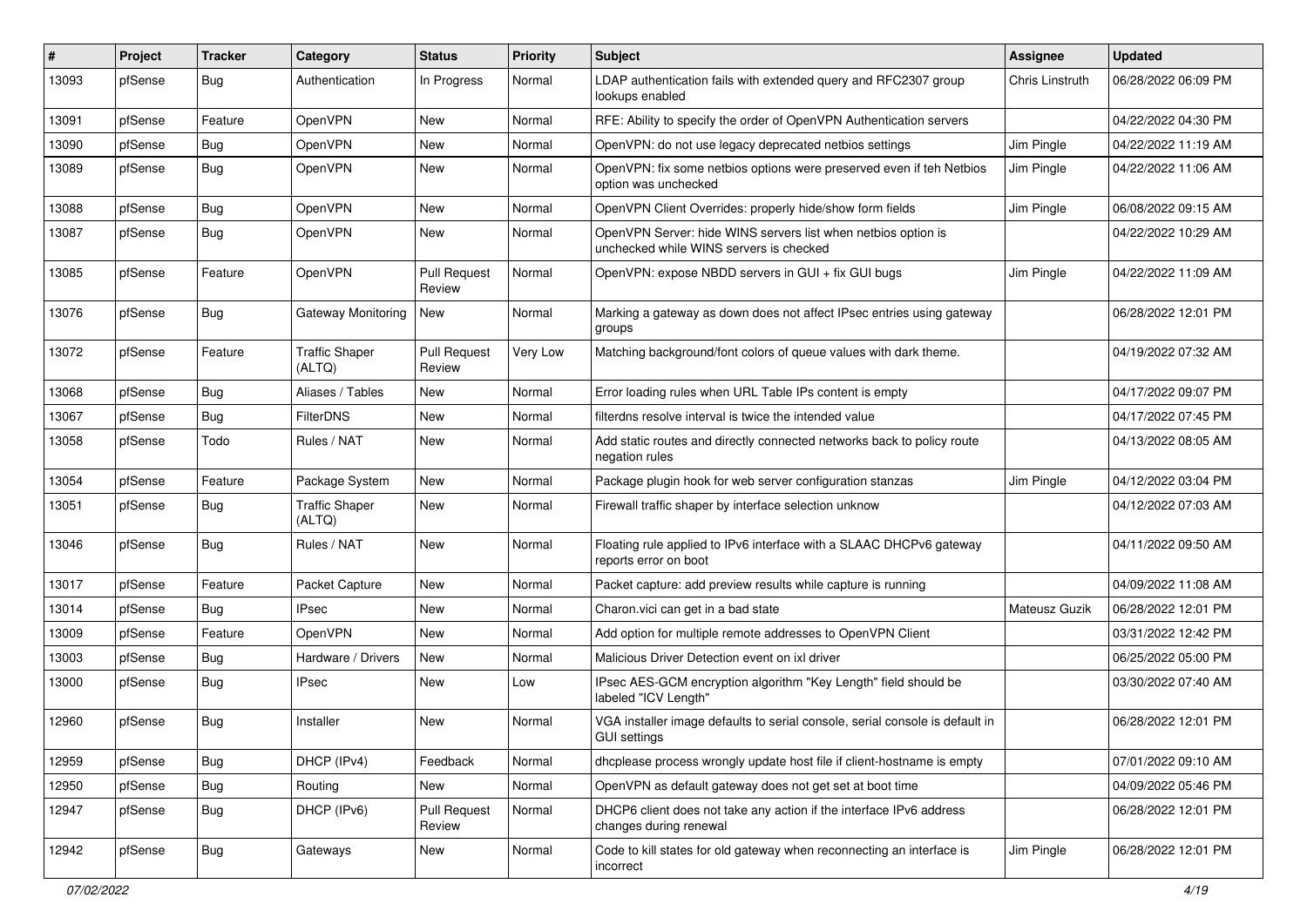| #     | Project | <b>Tracker</b> | Category                                 | <b>Status</b>                 | <b>Priority</b> | <b>Subject</b>                                                                                | Assignee            | <b>Updated</b>      |
|-------|---------|----------------|------------------------------------------|-------------------------------|-----------------|-----------------------------------------------------------------------------------------------|---------------------|---------------------|
| 12938 | pfSense | Bug            | IPv6 Router<br>Advertisements<br>(RADVD) | <b>New</b>                    | Normal          | MaxRtrAdvInterval would allow stale DNS servers to be deleted faster                          |                     | 03/12/2022 09:37 AM |
| 12927 | pfSense | <b>Bug</b>     | OpenVPN                                  | New                           | Normal          | OpenVPN with OCSP enabled allows connections with revoked<br>certificates                     |                     | 03/24/2022 08:22 AM |
| 12926 | pfSense | Bug            | Interfaces                               | Feedback                      | Normal          | Changing LAGG type on CARP interfaces makes VIPs go to an "init"<br>State                     |                     | 03/10/2022 10:52 AM |
| 12922 | pfSense | Bug            | DHCP (IPv4)                              | <b>New</b>                    | Normal          | Classless static routes received on DHCP WAN can override chosen<br>default gateway           |                     | 03/28/2022 10:08 AM |
| 12920 | pfSense | <b>Bug</b>     | Gateway Monitoring                       | <b>Pull Request</b><br>Review | Normal          | Gateway behavior differs when the gateway does not exist in config.xml                        | <b>Viktor Gurov</b> | 06/28/2022 12:01 PM |
| 12905 | pfSense | Bug            | Web Interface                            | New                           | Normal          | Add VLAN Re-assignment to Import Interface Mismatch Wizard                                    |                     | 03/07/2022 08:05 AM |
| 12903 | pfSense | Feature        | Notifications                            | <b>New</b>                    | Normal          | alternative authentication methods for email notifications?                                   |                     | 03/07/2022 07:52 AM |
| 12888 | pfSense | <b>Bug</b>     | Rules / NAT                              | New                           | Normal          | pfSense sends un-NATed packets during OpenVPN startup                                         |                     | 03/01/2022 03:13 PM |
| 12878 | pfSense | <b>Bug</b>     | <b>Traffic Shaper</b><br>(ALTQ)          | Incomplete                    | Normal          | Traffic shaping by interface, route queue bandwidth inbound, out by a<br>large factor.        |                     | 06/06/2022 07:03 AM |
| 12877 | pfSense | <b>Bug</b>     | Dynamic DNS                              | Feedback                      | Normal          | Cloudflare DynDNS fails to update more than two addresses                                     |                     | 05/29/2022 06:56 PM |
| 12875 | pfSense | <b>Bug</b>     | Package System                           | New                           | Normal          | Import zabbix-agent6 and zabbix-proxy6 from FreeBSD Ports                                     |                     | 05/28/2022 06:50 PM |
| 12874 | pfSense | Feature        | OpenVPN                                  | New                           | Normal          | OpenVPN RADIUS Framed-Pool                                                                    |                     | 02/25/2022 02:24 PM |
| 12863 | pfSense | Feature        | Authentication                           | New                           | Very Low        | dynamically tune sha512crypt rounds                                                           | Jim Pingle          | 03/19/2022 12:53 PM |
| 12857 | pfSense | <b>Bug</b>     | Gateways                                 | New                           | Normal          | Firewall gateway goes away when making changes to Bridge0 device                              |                     | 02/27/2022 11:20 AM |
| 12853 | pfSense | <b>Bug</b>     | <b>NAT Reflection</b>                    | Feedback                      | High            | Network Address Translation - Pure NAT pfsense freeze after reboot                            |                     | 02/22/2022 08:40 AM |
| 12850 | pfSense | <b>Bug</b>     | Routing                                  | New                           | Low             | Console error during boot: "route: route has not been found"                                  |                     | 02/22/2022 08:27 AM |
| 12849 | pfSense | <b>Bug</b>     | <b>Operating System</b>                  | New                           | Normal          | pfsync kernel crash on reboot                                                                 | Mateusz Guzik       | 02/22/2022 02:02 PM |
| 12848 | pfSense | Feature        | <b>Dynamic DNS</b>                       | New                           | Normal          | Evaluation of the DynDNS "Result Match" string                                                |                     | 02/22/2022 02:01 AM |
| 12829 | pfSense | <b>Bug</b>     | <b>Traffic Shaper</b><br>(Limiters)      | Feedback                      | Normal          | Dummynet kernel module fails to load after upgrade.                                           |                     | 03/17/2022 09:26 AM |
| 12828 | pfSense | <b>Bug</b>     | Wireless                                 | New                           | Normal          | pfSense keeps crashing (Fatal trap 12: page fault while in kernel mode)                       |                     | 02/21/2022 07:55 AM |
| 12823 | pfSense | <b>Bug</b>     | DHCP (IPv6)                              | New                           | Normal          | Multiple DHCP6 WAN connections PPPoE interface 'defached' status                              |                     | 02/18/2022 05:39 AM |
| 12821 | pfSense | Regression     | Hardware / Drivers                       | Confirmed                     | Normal          | Intel e1000 driver (em & igb) cannot pass VLAN0 tagged packets                                |                     | 06/05/2022 08:23 AM |
| 12813 | pfSense | Feature        | Installer                                | New                           | Low             | Recover extra data in the installer                                                           |                     | 02/17/2022 07:52 AM |
| 12811 | pfSense | <b>Bug</b>     | <b>Gateway Monitoring</b>                | New                           | Normal          | Services are not restarted when PPP interfaces connect                                        | Jim Pingle          | 06/30/2022 03:18 AM |
| 12797 | pfSense | Bug            | UPnP/NAT-PMP                             | New                           | Normal          | UPnP+STUN forms invalid outbound NAT rules using the external<br>address discovered from STUN |                     | 02/15/2022 01:01 PM |
| 12796 | pfSense | Bug            | Upgrade                                  | Confirmed                     | Normal          | 2.5.2 -> 2.6.0 upgrade segfaults if certain packages are installed.                           |                     | 05/24/2022 07:43 AM |
| 12782 | pfSense | Todo           | Build / Release                          | New                           | Normal          | Disable compatibility flag                                                                    | <b>Brad Davis</b>   | 06/28/2022 12:01 PM |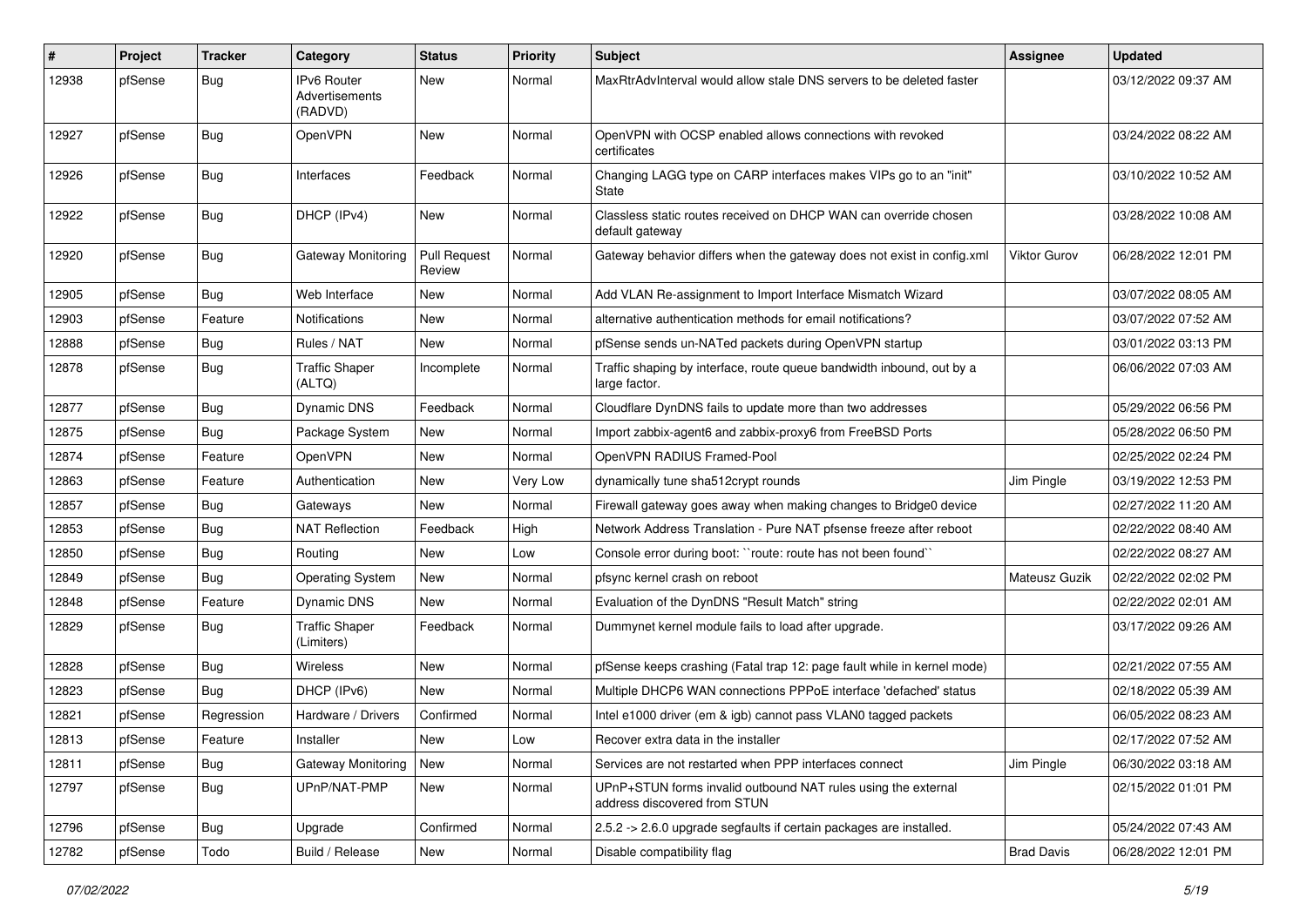| $\vert$ # | Project | <b>Tracker</b> | Category              | <b>Status</b>                 | <b>Priority</b> | <b>Subject</b>                                                                       | <b>Assignee</b>       | <b>Updated</b>      |
|-----------|---------|----------------|-----------------------|-------------------------------|-----------------|--------------------------------------------------------------------------------------|-----------------------|---------------------|
| 12774     | pfSense | <b>Bug</b>     | Backup / Restore      | New                           | Normal          | Picture widget image is not saved in backup                                          |                       | 04/04/2022 04:48 AM |
| 12768     | pfSense | Feature        | Upgrade               | New                           | Normal          | pfSense-repo: Make sure default config file exists                                   |                       | 06/28/2022 12:01 PM |
| 12764     | pfSense | <b>Bug</b>     | Gateways              | New                           | Normal          | VTI gateway status is pending after assigning the VTI interface                      |                       | 02/07/2022 05:41 AM |
| 12762     | pfSense | <b>Bug</b>     | <b>IPsec</b>          | <b>New</b>                    | Normal          | IPsec keep alive check ignores Child SA Start Action                                 | <b>Viktor Gurov</b>   | 02/07/2022 11:21 AM |
| 12757     | pfSense | Bug            | <b>Diagnostics</b>    | <b>Pull Request</b><br>Review | Very Low        | Clean up /etc/inc/filter.inc use of pfctl -F                                         |                       | 06/28/2022 12:01 PM |
| 12747     | pfSense | Bug            | Logging               | New                           | Normal          | System log is filled by sshguard                                                     |                       | 06/30/2022 05:21 AM |
| 12746     | pfSense | Feature        | Interfaces            | <b>New</b>                    | High            | IPoE feature for WAN interface                                                       |                       | 02/01/2022 01:42 AM |
| 12740     | pfSense | Bug            | FreeBSD               | Incomplete                    | Normal          | panic: esp_input_cb: Unexpected address family                                       |                       | 01/27/2022 01:19 PM |
| 12737     | pfSense | Bug            | Certificates          | <b>New</b>                    | Normal          | CApath is not defined by default in curl                                             |                       | 06/28/2022 12:01 PM |
| 12734     | pfSense | <b>Bug</b>     | Web Interface         | Incomplete                    | Low             | Long hostname breaks DHCP leases layout                                              |                       | 01/31/2022 01:03 PM |
| 12730     | pfSense | <b>Bug</b>     | <b>Captive Portal</b> | New                           | Normal          | RADIUS accounting does not work if WAN is down                                       |                       | 01/26/2022 05:13 AM |
| 12726     | pfSense | Bug            | Authentication        | <b>New</b>                    | Normal          | LDAP select container button auto populate                                           |                       | 01/25/2022 01:48 PM |
| 12720     | pfSense | <b>Bug</b>     | Rules / NAT           | <b>Pull Request</b><br>Review | Normal          | Hide the "tag" field on non-floating tabs                                            | <b>Viktor Gurov</b>   | 01/24/2022 03:11 PM |
| 12715     | pfSense | Bug            | Authentication        | <b>New</b>                    | Normal          | Long system startup time when LDAP is configured and unavailable<br>during startup.  | Christian<br>McDonald | 01/24/2022 05:50 AM |
| 12708     | pfSense | Bug            | Aliases / Tables      | <b>New</b>                    | Normal          | alias with non resolving DNS entry breaks underlying pf table                        |                       | 02/20/2022 06:13 PM |
| 12705     | pfSense | Bug            | <b>IPsec</b>          | Incomplete                    | Normal          | ECDSA certificate does not work for IPSec VPN phase 1                                |                       | 01/24/2022 03:22 PM |
| 12679     | pfSense | Feature        | Interfaces            | New                           | Normal          | Remind user to update DHCPv6 range when changing interface IPv6<br>prefix            |                       | 01/12/2022 07:36 AM |
| 12676     | pfSense | Feature        | Rules / NAT           | <b>New</b>                    | Normal          | Add the Tagged option on the Port Forward rules edit page                            |                       | 01/11/2022 05:52 AM |
| 12673     | pfSense | Bug            | Dashboard             | <b>Pull Request</b><br>Review | Normal          | Firewall Logs Widget fails to update at intervals below 5 seconds.                   | <b>Viktor Gurov</b>   | 06/28/2022 12:01 PM |
| 12665     | pfSense | Feature        | Rules / NAT           | New                           | Normal          | Ability to add custom pf rules from the GUI                                          |                       | 01/07/2022 09:30 AM |
| 12648     | pfSense | Bug            | <b>Captive Portal</b> | <b>New</b>                    | Normal          | Undocumented variables 'listenporthttp' and 'listenporthttps'                        |                       | 12/28/2021 10:44 AM |
| 12645     | pfSense | Bug            | <b>IPsec</b>          | New                           | Normal          | `filterdns`` does not monitor remote IPsec gateways for IPv6 address<br>changes      | <b>Viktor Gurov</b>   | 06/28/2022 12:01 PM |
| 12632     | pfSense | Bug            | Gateways              | New                           | High            | Assigning a /30 WAN IP address at the console does not save the<br>gateway correctly |                       | 06/28/2022 12:01 PM |
| 12625     | pfSense | Feature        | Logging               | New                           | Normal          | Granular logging options for default firewall rules.                                 |                       | 12/21/2021 06:39 PM |
| 12612     | pfSense | Bug            | <b>DNS Resolver</b>   | New                           | Normal          | DNS Resolver is restarted during every "rc.newwanip" event                           |                       | 06/28/2022 12:01 PM |
| 12602     | pfSense | Feature        | Dynamic DNS           | New                           | Normal          | DHCPv6 should allow DDNS Client updates for hosts                                    |                       | 12/15/2021 11:00 AM |
| 12600     | pfSense | Feature        | Aliases / Tables      | New                           | Normal          | allow custom mask for a network alias created from a FQDN                            |                       | 12/15/2021 10:50 AM |
| 12581     | pfSense | Regression     | DHCP (IPv6)           | New                           | Normal          | CARP IPv6 assigned address does not get advertised to endpoints with<br><b>RADV</b>  |                       | 12/16/2021 02:34 PM |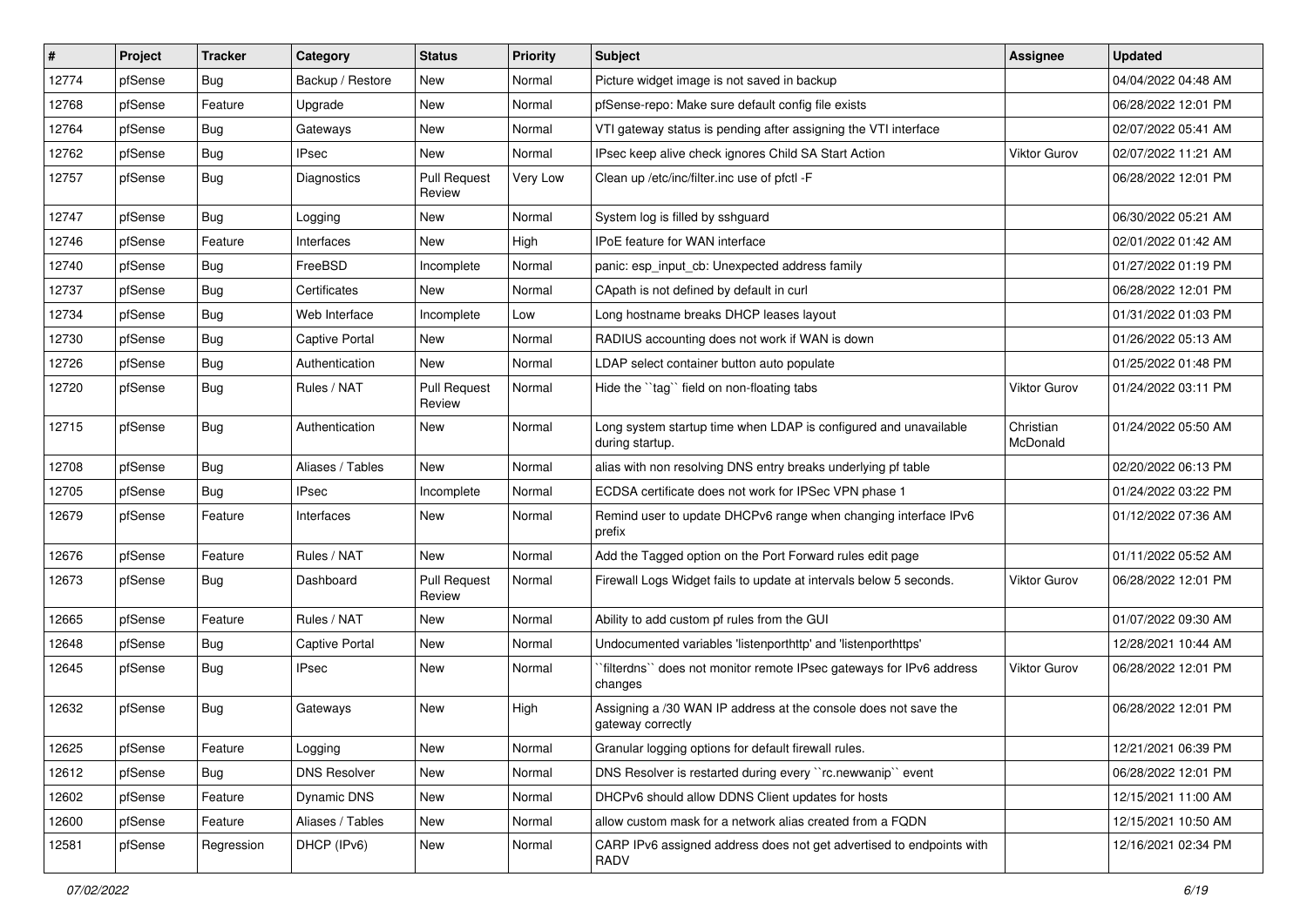| #     | Project | <b>Tracker</b> | Category                 | <b>Status</b>                 | <b>Priority</b> | <b>Subject</b>                                                                                                         | <b>Assignee</b> | <b>Updated</b>      |
|-------|---------|----------------|--------------------------|-------------------------------|-----------------|------------------------------------------------------------------------------------------------------------------------|-----------------|---------------------|
| 12564 | pfSense | Feature        | Aliases / Tables         | New                           | Low             | add column to show that an Alias is in use by or not                                                                   |                 | 12/04/2021 07:25 PM |
| 12563 | pfSense | <b>Bug</b>     | OpenVPN                  | New                           | Normal          | OpenVPN server doesn't support Framed-IPv6-Address RADIUS<br>attribute                                                 |                 | 12/03/2021 11:19 AM |
| 12553 | pfSense | Feature        | Backup / Restore         | New                           | Normal          | Auto Config Backup: Allow selecting multiple backups for deletion                                                      |                 | 02/22/2022 04:27 AM |
| 12552 | pfSense | Bug            | OpenVPN                  | New                           | Normal          | "Pull DNS" option within OpenVPN client does not cause pfSense to use<br>DNS servers assigned by remote OpenVPN server |                 | 12/08/2021 08:45 AM |
| 12551 | pfSense | Feature        | <b>DNS Resolver</b>      | New                           | Low             | Add ability to set DNS resolver search domain list                                                                     |                 | 12/01/2021 11:18 AM |
| 12549 | pfSense | Regression     | <b>IPsec</b>             | New                           | Normal          | Per-user Mobile IPsec settings are not applied to connecting mobile<br>clients                                         | Jim Pingle      | 06/28/2022 12:01 PM |
| 12547 | pfSense | Bug            | <b>Operating System</b>  | Feedback                      | Normal          | unsheduled system reboot/crash                                                                                         | Mateusz Guzik   | 12/01/2021 01:20 PM |
| 12543 | pfSense | Bug            | Web Interface            | Feedback                      | Normal          | Deleteing a Outbound NAT rule gave me an empty rule and displayed<br>php error in UI.                                  |                 | 02/14/2022 04:36 AM |
| 12542 | pfSense | Bug            | Virtual IP Addresses     | <b>New</b>                    | Normal          | Cannot assign a same IPv6 Link-Local address to different interfaces                                                   |                 | 11/25/2021 01:41 AM |
| 12539 | pfSense | Bug            | Interfaces               | New                           | Low             | Changing VLAN ID for LAN interface in assignments silently fails.                                                      |                 | 11/23/2021 04:12 AM |
| 12522 | pfSense | Feature        | OpenVPN                  | New                           | Very Low        | More flexible Client-Specific Override options for controlling options<br>pushed to clients                            |                 | 04/11/2022 03:11 PM |
| 12521 | pfSense | Feature        | <b>Operating System</b>  | <b>New</b>                    | Very Low        | Add the BBR2, QUIC, RACK Congestion Control (CC) protocols                                                             |                 | 11/15/2021 07:40 AM |
| 12519 | pfSense | <b>Bug</b>     | Authentication           | New                           | Normal          | Fail authentication using special character in password via the LDAP<br>connector                                      |                 | 11/12/2021 07:39 AM |
| 12509 | pfSense | Bug            | OpenVPN                  | New                           | Normal          | Deffered authentication does not work with auth-gen-token external-auth<br>or pusk "auth-token"                        |                 | 11/08/2021 04:01 AM |
| 12508 | pfSense | Bug            | <b>DHCP Relay</b>        | New                           | Normal          | DHCP Relay over VPN                                                                                                    |                 | 11/06/2021 11:25 AM |
| 12504 | pfSense | Bug            | Interfaces               | New                           | Normal          | BCM57412 NetXtreme-E 10Gb RDMA Ethernet controller issue                                                               |                 | 11/05/2021 04:51 AM |
| 12495 | pfSense | Feature        | Dynamic DNS              | Pull Request<br>Review        | Normal          | DynDNS: add deSEC IPv4&v6 simultaneos update                                                                           | Lukas Wiest     | 11/01/2021 08:53 AM |
| 12494 | pfSense | Feature        | <b>Dynamic DNS</b>       | Pull Request<br>Review        | Normal          | DynDNS: make simultaneous update of IP and LegacyIP possible                                                           | Lukas Wiest     | 11/01/2021 08:52 AM |
| 12483 | pfSense | Bug            | Configuration<br>Backend | New                           | Normal          | GUI creates inconsistent config.xml                                                                                    |                 | 10/23/2021 06:48 AM |
| 12473 | pfSense | Feature        | <b>IPsec</b>             | <b>New</b>                    | Normal          | Allow user adjustment of IPsec Keep Alive periodic checks                                                              |                 | 12/22/2021 05:59 AM |
| 12467 | pfSense | Bug            | <b>Captive Portal</b>    | New                           | Normal          | CP error on client disconnect after reboot                                                                             |                 | 10/17/2021 05:35 AM |
| 12466 | pfSense | Feature        | OpenVPN                  | New                           | Very Low        | Option to Disable Renegotiation timer in OpenVPN Server                                                                |                 | 06/27/2022 07:22 AM |
| 12464 | pfSense | Bug            | Logging                  | <b>Pull Request</b><br>Review | Normal          | Syslog Auth messages are sent as Emergency Level                                                                       |                 | 06/28/2022 12:01 PM |
| 12459 | pfSense | Todo           | Virtual IP Addresses     | New                           | Normal          | Add IP Alias subnet input validation                                                                                   |                 | 10/15/2021 09:35 AM |
| 12458 | pfSense | Feature        | Authentication           | New                           | Normal          | Use "unixHomeDirectory" instead of "homeDirectory" when LDAP<br>authentication server is Active Directory              |                 | 10/15/2021 08:18 AM |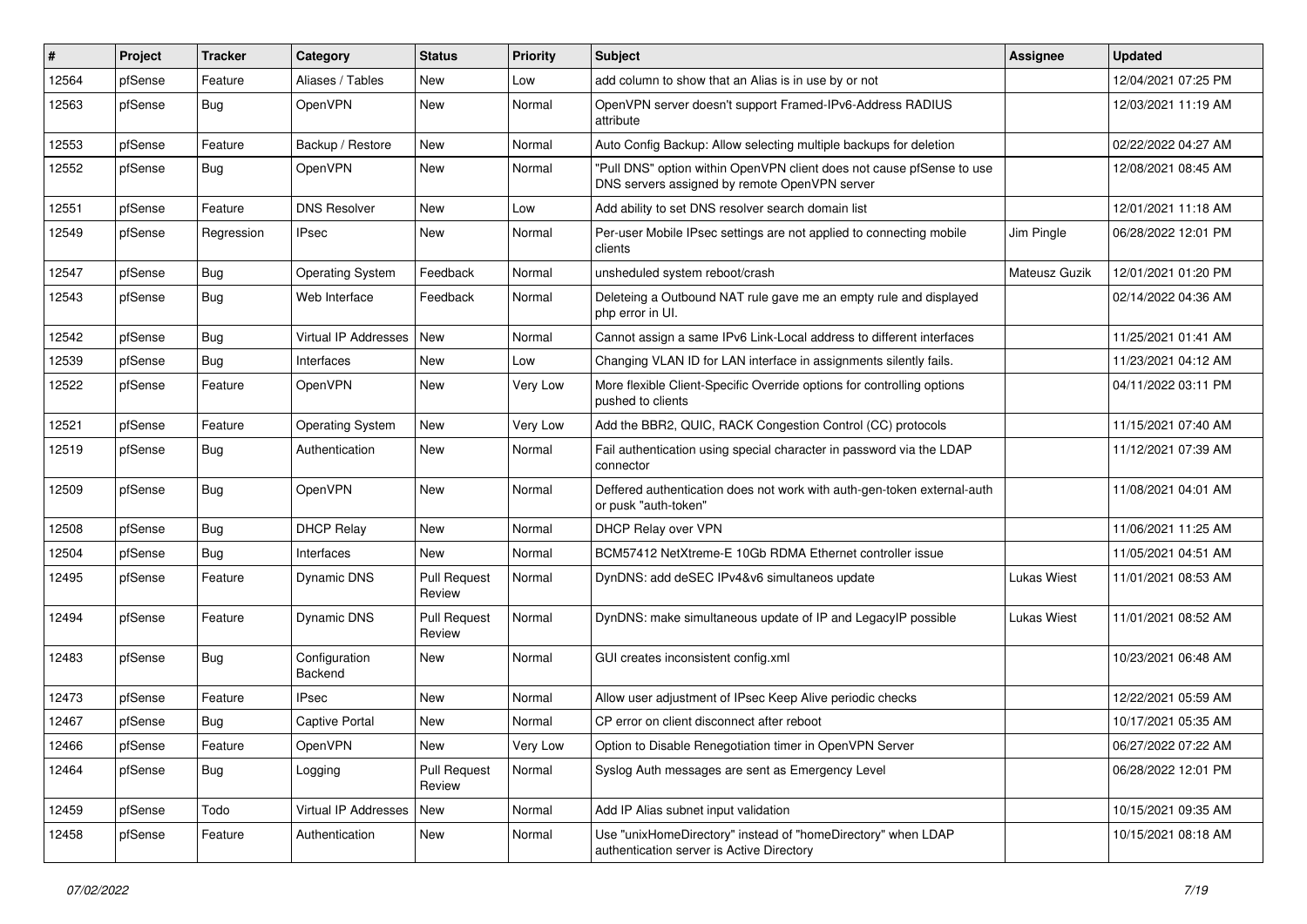| ∦     | Project | <b>Tracker</b> | Category                        | <b>Status</b>                 | <b>Priority</b> | <b>Subject</b>                                                                                                                   | <b>Assignee</b>     | <b>Updated</b>      |
|-------|---------|----------------|---------------------------------|-------------------------------|-----------------|----------------------------------------------------------------------------------------------------------------------------------|---------------------|---------------------|
| 12451 | pfSense | <b>Bug</b>     | Virtual IP Addresses            | <b>New</b>                    | Normal          | deleteVIP() does not check RFC2136 Update Source                                                                                 |                     | 10/13/2021 10:06 AM |
| 12436 | pfSense | Bug            | PPPoE Server                    | New                           | Normal          | Pppoe server config gui does not allow setting of chap authentication,<br>and sets the network start address for allocation to 0 |                     | 10/21/2021 08:15 AM |
| 12431 | pfSense | Todo           | Web Interface                   | <b>Pull Request</b><br>Review | Normal          | GUI pages should use "POST" for AJAX calls, not "GET"                                                                            | <b>Viktor Gurov</b> | 06/28/2022 12:01 PM |
| 12421 | pfSense | Bug            | Rules / NAT                     | New                           | Normal          | IPV6 limiter bug                                                                                                                 |                     | 10/02/2021 08:44 AM |
| 12401 | pfSense | Bug            | <b>Traffic Graphs</b>           | <b>New</b>                    | Normal          | Traffic graphs with untagged and tagged VLAN on same interface                                                                   |                     | 09/23/2021 09:18 PM |
| 12393 | pfSense | Bug            | <b>Traffic Shaper</b><br>(ALTQ) | <b>New</b>                    | Low             | Priority of qOthersLow higher than default queues                                                                                |                     | 09/21/2021 02:48 PM |
| 12385 | pfSense | Bug            | <b>Virtual IP Addresses</b>     | Pull Request<br>Review        | Normal          | deleteVIP() does not check 1:1 NAT and Outbound NAT rules                                                                        | <b>Viktor Gurov</b> | 06/28/2022 12:01 PM |
| 12382 | pfSense | Regression     | OpenVPN                         | New                           | Normal          | Certificate Depth checking creates OpenVPN micro-outages every time a<br>user authenticates after 2.5.2 upgrade                  |                     | 01/17/2022 04:17 AM |
| 12370 | pfSense | Feature        | Rules / NAT                     | <b>New</b>                    | Low             | Add limiters to Queue column on firewall rule list                                                                               |                     | 09/14/2021 07:37 AM |
| 12367 | pfSense | Todo           | Installer                       | <b>New</b>                    | Normal          | ZFS: Do not show memstick disk on target list                                                                                    |                     | 09/13/2021 07:37 AM |
| 12357 | pfSense | <b>Bug</b>     | <b>Captive Portal</b>           | New                           | Normal          | Captive Portal popup Logout button loads full login page in popup when<br>clicked                                                |                     | 10/27/2021 12:10 PM |
| 12343 | pfSense | Feature        | Diagnostics                     | <b>New</b>                    | Low             | Real time traffic monitoring                                                                                                     |                     | 09/06/2021 01:26 PM |
| 12335 | pfSense | Bug            | <b>IPsec</b>                    | New                           | Normal          | IPsec DNS inefficiency                                                                                                           | Jim Pingle          | 06/28/2022 12:01 PM |
| 12300 | pfSense | Feature        | Hardware / Drivers              | <b>New</b>                    | Normal          | Add Aquantia Atlantic driver to pfsense                                                                                          |                     | 09/14/2021 06:49 AM |
| 12283 | pfSense | Bug            | Authentication                  | New                           | Normal          | LDAP/RADIUS authentication servers configuration does not allow<br>source IP address to be specified                             |                     | 08/20/2021 01:15 AM |
| 12259 | pfSense | Bug            | <b>Operating System</b>         | <b>New</b>                    | Normal          | Intel em NICs Suffering Performance Degradation on FreeBSD12                                                                     |                     | 02/25/2022 09:28 PM |
| 12249 | pfSense | Bug            | Backup / Restore                | <b>New</b>                    | Normal          | HAProxy causing failed ACB backups                                                                                               |                     | 11/15/2021 11:58 PM |
| 12248 | pfSense | Feature        | Package System                  | New                           | Low             | Package Update Availability Notification                                                                                         |                     | 11/28/2021 10:02 AM |
| 12243 | pfSense | Todo           | Package System                  | New                           | Normal          | Implement "plugin_interfaces()"                                                                                                  |                     | 02/07/2022 03:50 AM |
| 12225 | pfSense | Bug            | Authentication                  | <b>Pull Request</b><br>Review | Normal          | Group membership field is not needed for remote groups                                                                           | Viktor Gurov        | 06/28/2022 12:01 PM |
| 12215 | pfSense | Regression     | OpenVPN                         | Feedback                      | Normal          | OpenVPN does not resync when running on a gateway group                                                                          |                     | 12/22/2021 05:49 AM |
| 12190 | pfSense | Feature        | Rules / NAT                     | New                           | Normal          | Add ability to reference ipv6 prefix in firewall rules and aliases                                                               |                     | 08/05/2021 01:47 PM |
| 12183 | pfSense | Regression     | Interfaces                      | New                           | Low             | Changing MAC address for PPP parent interface stopped working                                                                    |                     | 04/20/2022 04:16 PM |
| 12176 | pfSense | Todo           | Interfaces                      | Pull Request<br>Review        | Normal          | Hide WireGuard interfaces on appropriate pages                                                                                   |                     | 08/11/2021 12:52 AM |
| 12144 | pfSense | <b>Bug</b>     | <b>Operating System</b>         | In Progress                   | Normal          | Bug in "df -t" filtering if two filesystems use the same mountpoint                                                              | Mateusz Guzik       | 09/10/2021 10:07 AM |
| 12139 | pfSense | Feature        | <b>DNS Forwarder</b>            | New                           | Normal          | Add support in for specifying a DNSMASQ configuration file                                                                       |                     | 07/16/2021 09:45 PM |
| 12122 | pfSense | Bug            | Web Interface                   | New                           | Normal          | Perform greedy actions asychronously                                                                                             |                     | 07/10/2021 01:10 PM |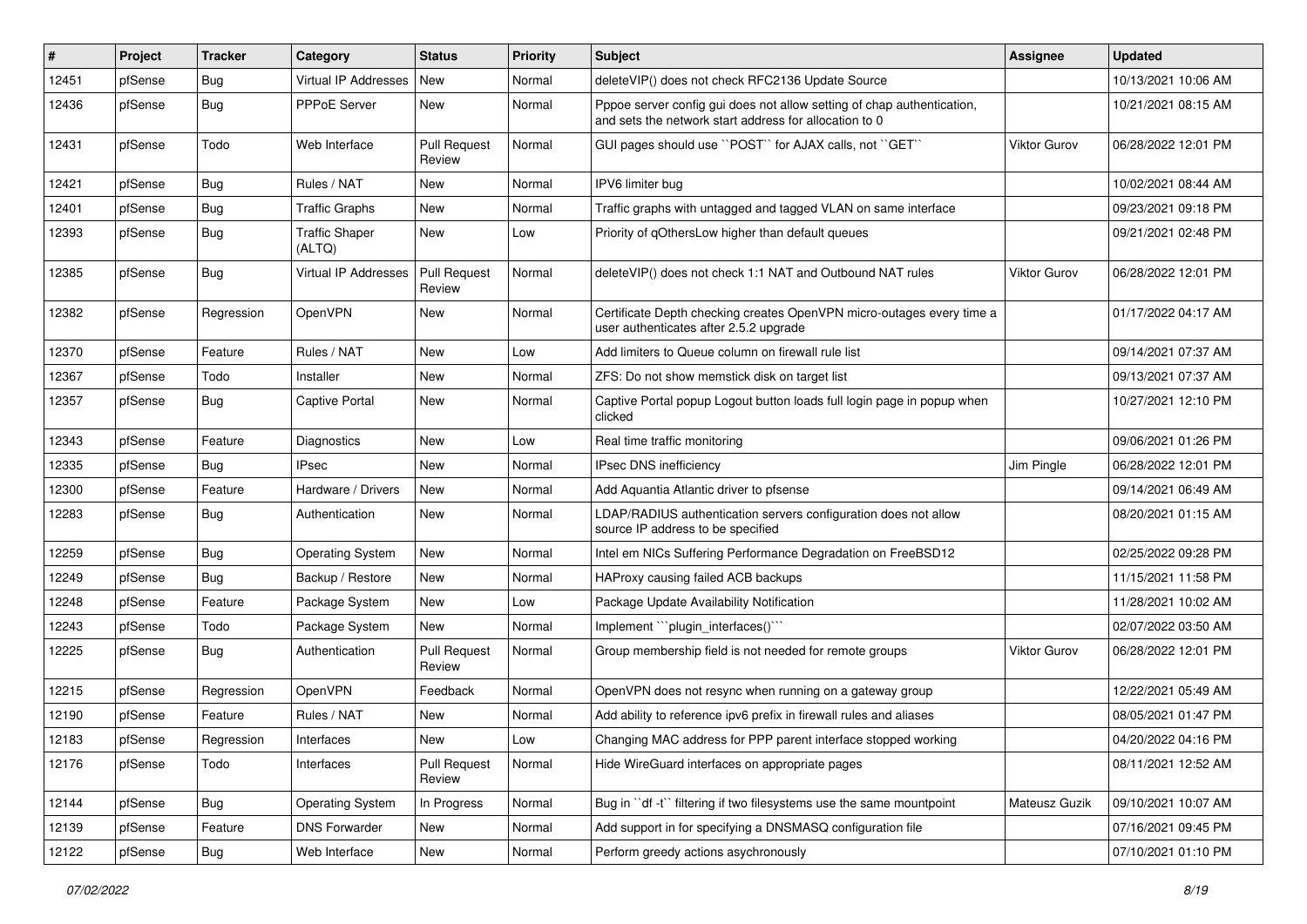| #     | Project | <b>Tracker</b> | Category                    | <b>Status</b>                 | <b>Priority</b> | <b>Subject</b>                                                                                           | <b>Assignee</b> | <b>Updated</b>      |
|-------|---------|----------------|-----------------------------|-------------------------------|-----------------|----------------------------------------------------------------------------------------------------------|-----------------|---------------------|
| 12121 | pfSense | Feature        | OpenVPN                     | New                           | Normal          | Wider "local network(s)" fields in OpenVPN server configuration                                          |                 | 07/19/2021 07:37 AM |
| 12120 | pfSense | Feature        | <b>DHCP Relay</b>           | New                           | Normal          | Permit several sets of destination DHCP servers in DHCP relay                                            |                 | 07/11/2021 05:41 PM |
| 12095 | pfSense | Bug            | Authentication              | New                           | Normal          | Memory leak in pcscd                                                                                     |                 | 06/01/2022 01:01 PM |
| 12091 | pfSense | Feature        | Authentication              | New                           | Normal          | RFE: Add support for sssd authentication                                                                 |                 | 12/10/2021 04:55 PM |
| 12079 | pfSense | Bug            | <b>IGMP Proxy</b>           | New                           | Normal          | IGMPProxy: kernel panic, Sleeping thread owns a non-sleepable lock                                       | Mateusz Guzik   | 06/28/2022 12:01 PM |
| 12077 | pfSense | Feature        | Gateways                    | New                           | Normal          | Allow stick-connections per gateway group                                                                |                 | 06/24/2021 08:45 AM |
| 12070 | pfSense | Bug            | DHCP (IPv4)                 | New                           | Low             | VLAN0 for WAN DHCP                                                                                       |                 | 12/23/2021 04:31 PM |
| 12067 | pfSense | Bug            | DHCP (IPv4)                 | New                           | Very Low        | <b>DHCP Monitoring Statistics Error</b>                                                                  |                 | 06/21/2021 08:39 AM |
| 12066 | pfSense | Feature        | <b>Operating System</b>     | New                           | Very Low        | Include man and man pages for all core programs and packages                                             |                 | 06/21/2021 07:44 AM |
| 12056 | pfSense | Bug            | Logging                     | <b>New</b>                    | Normal          | Filterlog says "Unknown Option %u"                                                                       |                 | 06/18/2021 05:51 AM |
| 12055 | pfSense | Feature        | <b>Virtual IP Addresses</b> | Feedback                      | Normal          | Option to disable XMLRPC Sync for Loopback Virtual IPs                                                   |                 | 06/18/2021 09:05 AM |
| 12025 | pfSense | Todo           | Web Interface               | New                           | Very Low        | Add 1:1 Validation to Notify Someone They are 1:1 NAT'ing an Interface<br>Address                        |                 | 06/11/2021 10:05 AM |
| 12013 | pfSense | Bug            | Logging                     | <b>New</b>                    | Low             | Reading log data is inefficient in certain cases                                                         |                 | 06/08/2021 07:35 AM |
| 11992 | pfSense | Bug            | <b>Virtual IP Addresses</b> | Confirmed                     | High            | GRE Tunnel - Does not work with a virtual IP as endpoint                                                 |                 | 06/04/2021 01:16 AM |
| 11974 | pfSense | Feature        | <b>XMLRPC</b>               | <b>New</b>                    | Normal          | XMLRPC synchronization for igmmproxy settings                                                            |                 | 05/29/2021 03:58 PM |
| 11960 | pfSense | Bug            | <b>Gateway Monitoring</b>   | Feedback                      | Normal          | Gateway Monitoring Traffic Goes Out Default Gateway                                                      |                 | 12/20/2021 05:43 AM |
| 11956 | pfSense | Feature        | Web Interface               | New                           | Normal          | "add" button in the top of pages with many user-added items                                              |                 | 07/10/2021 01:01 PM |
| 11954 | pfSense | Feature        | <b>IGMP Proxy</b>           | <b>New</b>                    | Normal          | <b>Multicast limits</b>                                                                                  |                 | 05/25/2021 12:36 AM |
| 11953 | pfSense | Bug            | <b>IGMP Proxy</b>           | New                           | Normal          | XG-1541 crashes when igmpproxy is enabled and network interfaces<br>status change                        |                 | 05/24/2021 04:55 PM |
| 11925 | pfSense | Bug            | <b>OpenVPN</b>              | New                           | Normal          | Calling-Station-Id always set to WAN IP                                                                  |                 | 05/14/2021 09:27 AM |
| 11921 | pfSense | Feature        | <b>DNS Resolver</b>         | New                           | Very Low        | Feature Request: Compile unbound with EDNS Client Subnet (ECS)<br>module (--enable-subnet)               |                 | 05/14/2021 07:29 AM |
| 11877 | pfSense | Bug            | Web Interface               | <b>Pull Request</b><br>Review | Very Low        | Labels and description dissapear in firewall_schedule_edit.php                                           | Viktor Gurov    | 06/28/2022 12:01 PM |
| 11876 | pfSense | Feature        | Hardware / Drivers          | New                           | Normal          | OpenSSL does not use QAT acceleration on pfSense Plus<br>21.02-RELEASE-p1 or 21.05-DEVELOPMENT           |                 | 05/03/2021 08:02 AM |
| 11872 | pfSense | Bug            | Interfaces                  | New                           | Normal          | gif interfaces reporting incorrect traffic counters                                                      |                 | 12/30/2021 04:00 AM |
| 11856 | pfSense | Feature        | <b>Diagnostics</b>          | New                           | Normal          | Replace/add Alias or DNS names for known LAN addresses in the State<br>table                             |                 | 04/27/2021 08:01 AM |
| 11786 | pfSense | <b>Bug</b>     | Services                    | New                           | Normal          | SSH incomplete setup and startup fail while recovering XML backup in a<br>fresh install of pfSense 2.5.0 |                 | 04/17/2021 01:36 PM |
| 11778 | pfSense | Bug            | <b>OpenVPN</b>              | New                           | Normal          | OpenVPN uses 100% CPU after experiencing packet loss                                                     |                 | 02/28/2022 07:38 AM |
| 11761 | pfSense | <b>Bug</b>     | L <sub>2</sub> TP           | New                           | Normal          | L2TP/IPsec VPN : PPP LCP negotiation occurs before user<br>authentication                                |                 | 03/31/2021 04:52 AM |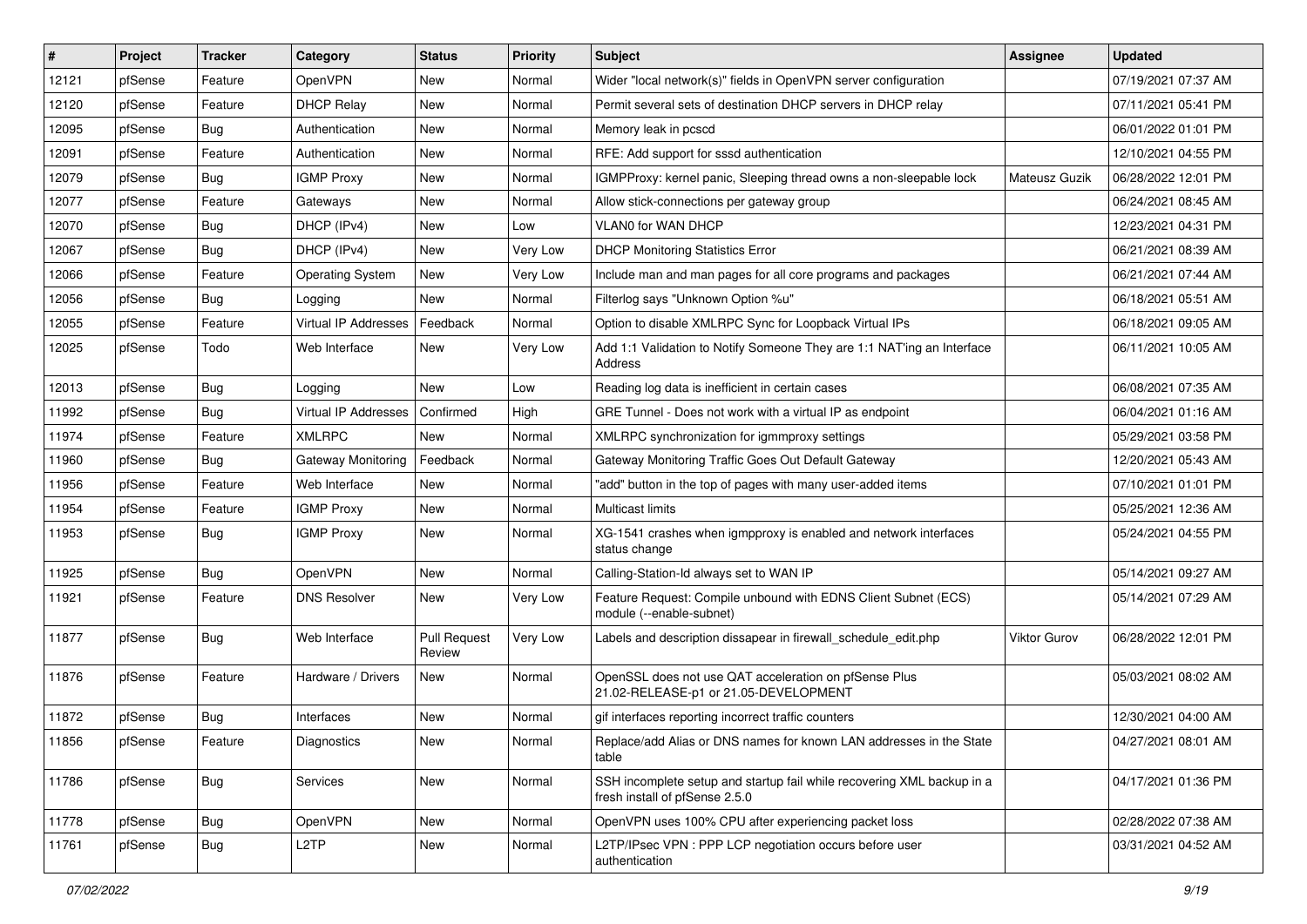| $\#$  | Project | <b>Tracker</b> | Category           | <b>Status</b>                 | <b>Priority</b> | <b>Subject</b>                                                                                                                                                                                  | Assignee            | <b>Updated</b>      |
|-------|---------|----------------|--------------------|-------------------------------|-----------------|-------------------------------------------------------------------------------------------------------------------------------------------------------------------------------------------------|---------------------|---------------------|
| 11759 | pfSense | <b>Bug</b>     | Dashboard          | New                           | Normal          | Traffic graphs on dashboard double upload on pppoe links                                                                                                                                        |                     | 12/30/2021 04:00 AM |
| 11757 | pfSense | Feature        | <b>XMLRPC</b>      | <b>New</b>                    | Normal          | Allow XMLRPC sync to bypass default auth server in favor of local<br>database                                                                                                                   |                     | 03/30/2021 03:18 PM |
| 11731 | pfSense | <b>Bug</b>     | Hardware / Drivers | <b>New</b>                    | Normal          | Missing support for Realtek USB NICs                                                                                                                                                            |                     | 03/30/2021 04:32 AM |
| 11730 | pfSense | Bug            | Web Interface      | <b>New</b>                    | Normal          | Improve visibility of option selections in dark themes                                                                                                                                          |                     | 03/25/2021 09:38 PM |
| 11724 | pfSense | <b>Bug</b>     | Package System     | New                           | Normal          | Packages unexpectedly removed when changing update branches                                                                                                                                     |                     | 03/29/2021 08:09 AM |
| 11717 | pfSense | <b>Bug</b>     | Rules / NAT        | New                           | Normal          | Incorrect port forwarding rules if Destination port alias is not equal to<br>Redirect target port alias                                                                                         |                     | 03/22/2021 06:06 AM |
| 11715 | pfSense | Bug            | <b>OpenVPN</b>     | <b>New</b>                    | Normal          | OpenVPN MTU                                                                                                                                                                                     |                     | 03/22/2021 01:35 AM |
| 11666 | pfSense | <b>Bug</b>     | Logging            | <b>New</b>                    | Normal          | GUI Firewall log search not parsing filter.log beyond hard coded limit                                                                                                                          |                     | 03/12/2021 11:38 AM |
| 11657 | pfSense | <b>Bug</b>     | Interfaces         | New                           | Normal          | netmap_ring_reinit error                                                                                                                                                                        |                     | 03/18/2021 10:32 PM |
| 11641 | pfSense | <b>Bug</b>     | Interfaces         | New                           | Normal          | On xn based interfaces without the VLANMTU flag the first VLAN tag<br>defined does not follow the parent interface MTU settings. All subsequent<br>VLAN tags follow the parent interface's MTU. |                     | 03/09/2021 06:42 PM |
| 11625 | pfSense | Feature        | OpenVPN            | New                           | Normal          | Cisco-AVPair aliases support                                                                                                                                                                    |                     | 03/05/2021 12:35 AM |
| 11619 | pfSense | <b>Bug</b>     | Upgrade            | New                           | Normal          | Unable to upgrade 2.4.4-p3 to 2.5/21.02-p1                                                                                                                                                      |                     | 08/15/2021 10:00 AM |
| 11604 | pfSense | Feature        | WireGuard          | New                           | Normal          | WireGuard Dynamic Listen Port Randomization                                                                                                                                                     |                     | 03/19/2021 10:59 AM |
| 11589 | pfSense | Feature        | Traffic Graphs     | <b>Pull Request</b><br>Review | Low             | Fix iftop experimental traffic fetcher, unify and improve output style                                                                                                                          |                     | 03/03/2021 03:30 PM |
| 11588 | pfSense | Feature        | WireGuard          | New                           | Low             | Automatically suggest next IP address in Wireguard interface subnet<br>when creating a peer                                                                                                     |                     | 12/22/2021 03:35 AM |
| 11570 | pfSense | Regression     | Gateways           | <b>Pull Request</b><br>Review | Normal          | Gateway monitoring services is not always restarted on interface events,<br>which may prevent a WAN from recovering back to an online state                                                     | <b>Viktor Gurov</b> | 06/28/2022 12:01 PM |
| 11566 | pfSense | Bug            | Web Interface      | <b>New</b>                    | Low             | Firewall Maximum Table Entries "default size" is whatever is entered                                                                                                                            |                     | 02/27/2021 10:01 AM |
| 11556 | pfSense | Bug            | Rules / NAT        | New                           | Normal          | Kill all states associated with a NAT address                                                                                                                                                   |                     | 03/19/2021 10:29 AM |
| 11548 | pfSense | <b>Bug</b>     | Rules / NAT        | New                           | Normal          | "rule expands to no valid combination" error from port forward automatic<br>rule mixing IPv4 and IPv6 elements                                                                                  |                     | 02/27/2021 03:18 PM |
| 11545 | pfSense | Regression     | Interfaces         | Feedback                      | Normal          | Primary interface address is not always used when VIPs are present                                                                                                                              | Reid Linnemann      | 06/28/2022 12:01 PM |
| 11541 | pfSense | <b>Bug</b>     | OpenVPN            | New                           | Normal          | OpenVPN status does not work properly when set to TCP and<br>Concurrent Connections = 1                                                                                                         |                     | 03/02/2021 02:27 PM |
| 11539 | pfSense | Bug            | IPsec              | Feedback                      | Normal          | Mobile IPsec "split include" value of 0.0.0.0/0 causes some clients to fail                                                                                                                     | Jim Pinale          | 06/28/2022 12:01 PM |
| 11508 | pfSense | Todo           | Web Interface      | <b>Pull Request</b><br>Review | Low             | Update SimplePie to to v1.5.6                                                                                                                                                                   |                     | 02/23/2021 07:23 AM |
| 11503 | pfSense | Bug            | OpenVPN            | New                           | Normal          | Using multiple authentication backends on an OpenVPN server fails                                                                                                                               |                     | 02/23/2021 12:23 PM |
| 11498 | pfSense | Feature        | WireGuard          | New                           | Normal          | WireGuard does not pass multicast traffic to peer                                                                                                                                               | Peter Grehan        | 03/19/2021 10:59 AM |
| 11473 | pfSense | Bug            | Web Interface      | New                           | Normal          | System Activity shows invalid data on SG-3100                                                                                                                                                   |                     | 02/19/2021 08:12 PM |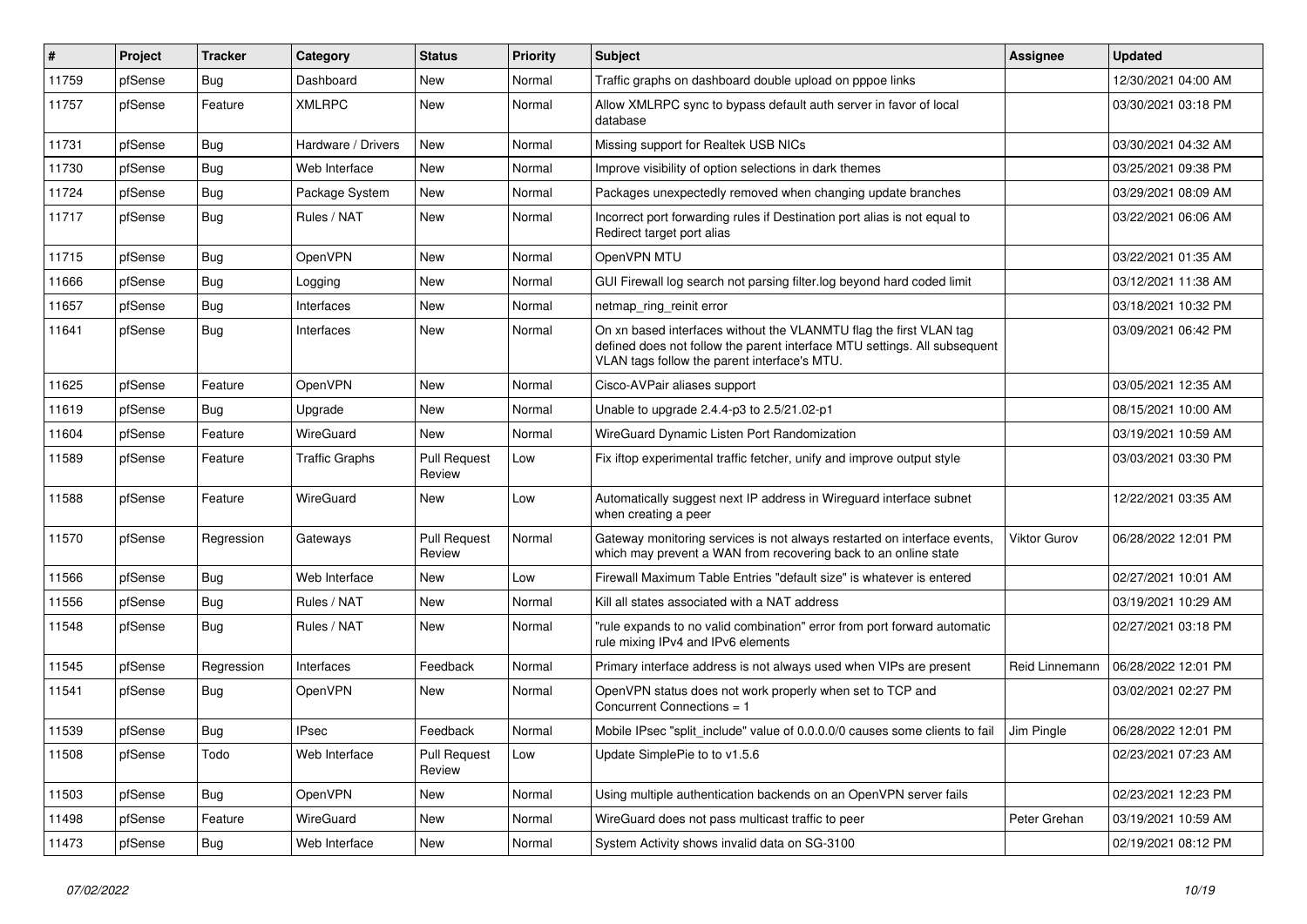| $\vert$ # | Project | <b>Tracker</b> | Category                            | <b>Status</b> | <b>Priority</b> | <b>Subject</b>                                                                                                                   | <b>Assignee</b>     | <b>Updated</b>      |
|-----------|---------|----------------|-------------------------------------|---------------|-----------------|----------------------------------------------------------------------------------------------------------------------------------|---------------------|---------------------|
| 11440     | pfSense | Feature        | Web Interface                       | New           | Low             | Expand collapsed sections by clicking anywhere on header                                                                         |                     | 10/28/2021 01:35 PM |
| 11438     | pfSense | Feature        | Hardware / Drivers                  | New           | Low             | Allow multiple cryptographic accelerator modules to be loaded at the<br>same time                                                |                     | 02/18/2021 12:40 PM |
| 11430     | pfSense | <b>Bug</b>     | Interfaces                          | New           | Normal          | PHP console spam after Assigning Interfaces                                                                                      |                     | 10/09/2021 10:37 AM |
| 11429     | pfSense | Bug            | Web Interface                       | New           | Normal          | System Log / Settings form activates "Reset Log Files" button on enter                                                           |                     | 10/28/2021 01:35 PM |
| 11418     | pfSense | <b>Bug</b>     | <b>IPsec</b>                        | New           | Very Low        | 'NAT-T: Force' is broken for IPv6 IPsec                                                                                          |                     | 02/16/2021 08:25 AM |
| 11412     | pfSense | <b>Bug</b>     | Interfaces                          | New           | Normal          | LLDPD Package Doesn't Work with Switchports                                                                                      |                     | 02/12/2021 08:12 PM |
| 11379     | pfSense | Feature        | Captive Portal                      | New           | Normal          | <b>Template Roll Printer</b>                                                                                                     |                     | 02/07/2021 05:26 AM |
| 11369     | pfSense | Feature        | <b>Operating System</b>             | New           | Low             | add Enabling IPv6 Source Address Validation support                                                                              |                     | 02/04/2021 10:03 AM |
| 11363     | pfSense | <b>Bug</b>     | Installer                           | New           | Normal          | Clean Install 2.5.0 fails due to hardware incompability                                                                          |                     | 02/04/2021 11:06 AM |
| 11352     | pfSense | Bug            | FreeBSD                             | New           | Low             | CTF types > 2^15 in the pfSense kernel config results in DTrace failing                                                          | Scott Long          | 03/17/2021 02:52 AM |
| 11335     | pfSense | <b>Bug</b>     | Interfaces                          | New           | Normal          | Spoofing the MAC on a LAGG interface does not work for some NIC<br>types.                                                        |                     | 01/29/2021 09:10 AM |
| 11324     | pfSense | Feature        | Logging                             | New           | Normal          | Separate syslog "Remote log servers" Parameters                                                                                  |                     | 01/27/2021 10:47 AM |
| 11302     | pfSense | Feature        | WireGuard                           | New           | Normal          | WireGuard XMLRPC sync                                                                                                            |                     | 03/19/2021 10:59 AM |
| 11296     | pfSense | Bug            | Routing                             | New           | Normal          | Static route targets may still reachable via default route when the<br>gateway they should route through is down                 | <b>Viktor Gurov</b> | 06/28/2022 12:01 PM |
| 11280     | pfSense | Todo           | WireGuard                           | <b>New</b>    | Normal          | Add WireGuard to ALTO list                                                                                                       |                     | 04/27/2021 12:32 PM |
| 11270     | pfSense | Feature        | <b>VPN (Multiple</b><br>Types)      | New           | Low             | Consider integrating Nebula mesh VPN                                                                                             |                     | 01/20/2021 03:34 PM |
| 11268     | pfSense | Bug            | Web Interface                       | New           | Normal          | Cookie named 'id' prevents Edit form fields being set properly                                                                   |                     | 09/03/2021 06:16 AM |
| 11262     | pfSense | Feature        | Rules / NAT                         | <b>New</b>    | Normal          | Time Based Rules - selects all days in the current month                                                                         |                     | 04/27/2021 12:32 PM |
| 11257     | pfSense | Feature        | Upgrade                             | New           | Normal          | Installed Packages: Update all button                                                                                            |                     | 01/18/2021 10:45 AM |
| 11243     | pfSense | Feature        | Interfaces                          | New           | Normal          | individual pfctl snort2c tables per interface only blocking IPs for specific<br>interface when a rule triggers in snort/suricata |                     | 01/14/2021 03:02 PM |
| 11232     | pfSense | <b>Bug</b>     | Operating System                    | <b>New</b>    | Normal          | Fix pfSense fsync                                                                                                                |                     | 01/08/2021 08:53 AM |
| 11213     | pfSense | Feature        | Gateways                            | New           | Low             | Option to mark gateway as down directly from Table                                                                               |                     | 01/03/2021 07:09 AM |
| 11203     | pfSense | <b>Bug</b>     | Certificates                        | <b>New</b>    | Normal          | certificate manager very slow                                                                                                    |                     | 12/31/2020 11:57 AM |
| 11192     | pfSense | Bug            | <b>Traffic Shaper</b><br>(Limiters) | Feedback      | Normal          | Using Limiters causes out of order packets within one TCP or UDP flow                                                            |                     | 01/06/2021 12:09 AM |
| 11189     | pfSense | Feature        | Captive Portal                      | New           | Normal          | Captive Portal - Tarpit option                                                                                                   |                     | 12/23/2020 06:44 PM |
| 11184     | pfSense | <b>Bug</b>     | FreeBSD                             | New           | Normal          | PF: State policy cannot be configurable                                                                                          |                     | 02/09/2021 02:43 AM |
| 11177     | pfSense | <b>Bug</b>     | Dynamic DNS                         | New           | Normal          | DDNSv6 not using Check IP Services                                                                                               |                     | 12/21/2020 05:02 AM |
| 11174     | pfSense | <b>Bug</b>     | <b>Traffic Shaper</b><br>(ALTQ)     | Feedback      | Normal          | Incorrect traffic shaping on pppoe interface                                                                                     |                     | 12/21/2020 11:21 PM |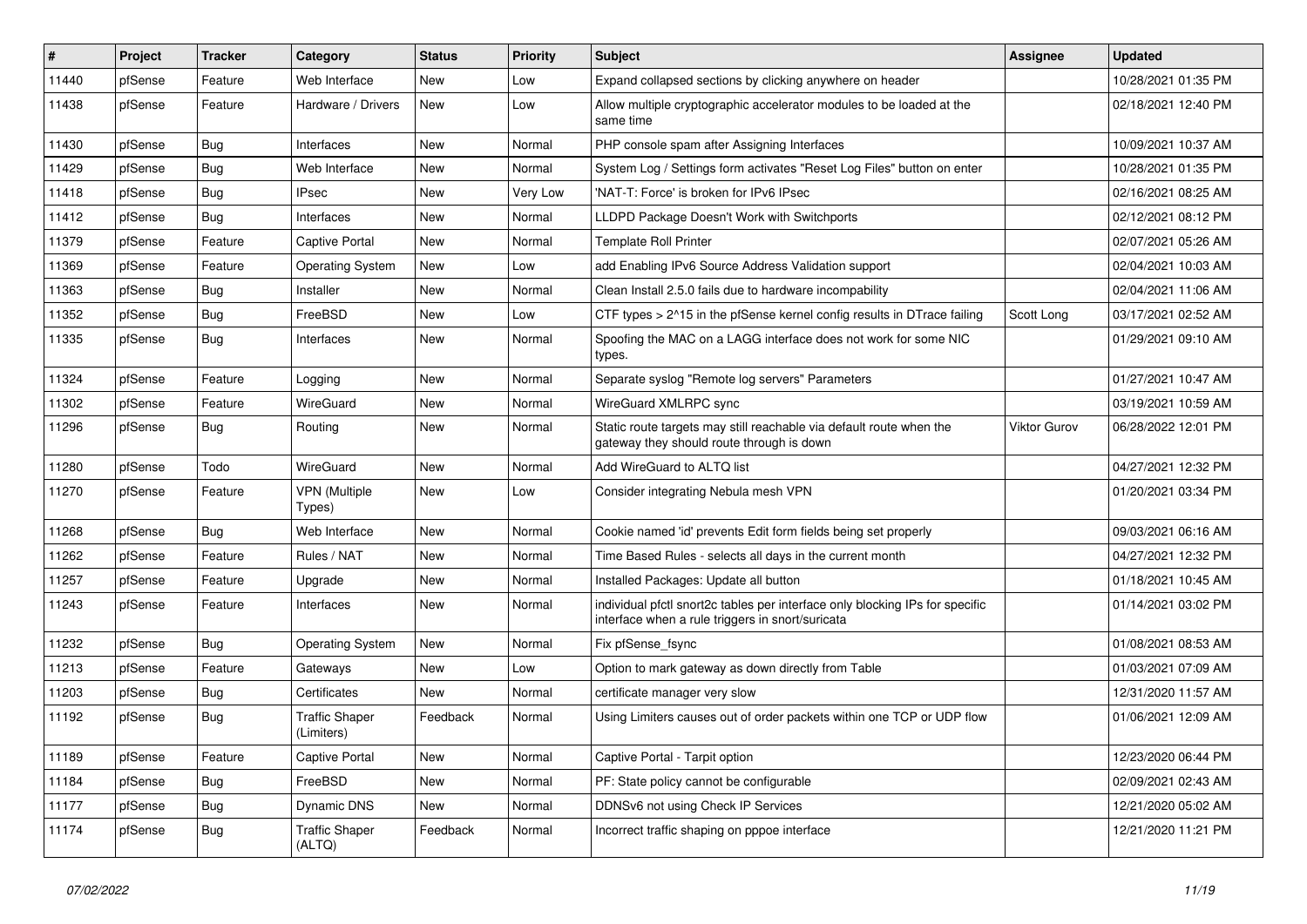| #     | Project | <b>Tracker</b> | Category                        | <b>Status</b>                 | <b>Priority</b> | <b>Subject</b>                                                                                       | <b>Assignee</b>      | <b>Updated</b>      |
|-------|---------|----------------|---------------------------------|-------------------------------|-----------------|------------------------------------------------------------------------------------------------------|----------------------|---------------------|
| 11169 | pfSense | Feature        | Interfaces                      | New                           | Very Low        | Changing interface index order                                                                       |                      | 12/17/2020 05:44 AM |
| 11149 | pfSense | Bug            | <b>DHCP Relay</b>               | New                           | Normal          | DHCP relay won't start with DHCP server behind gateway                                               |                      | 03/22/2021 05:13 AM |
| 11147 | pfSense | Bug            | Dynamic DNS                     | New                           | Normal          | Domeneshop DynDNS IPv4 and IPv6                                                                      |                      | 12/09/2020 11:47 PM |
| 11110 | pfSense | Bug            | Backup / Restore                | New                           | Normal          | Backup file should be checked before restoring a specific area                                       |                      | 12/05/2020 02:50 PM |
| 11093 | pfSense | Bug            | Wireless                        | New                           | Low             | ral(4) driver non-functional in arm64                                                                |                      | 11/21/2020 10:45 AM |
| 11091 | pfSense | Bug            | Interfaces                      | New                           | Normal          | Interfaces set as disabled in the configuration have an UP status in the<br>operating system at boot | <b>Viktor Gurov</b>  | 06/28/2022 12:01 PM |
| 11084 | pfSense | Feature        | Dynamic DNS                     | New                           | Normal          | Dynamic DNS include option to specify virtual IP addresses                                           |                      | 11/19/2020 01:26 PM |
| 11056 | pfSense | Feature        | Interfaces                      | New                           | Normal          | Add option to disable flow-control on interfaces in GUI                                              |                      | 11/11/2020 04:41 PM |
| 11004 | pfSense | Feature        | DHCP (IPv4)                     | <b>New</b>                    | Low             | DHCP reservations with no IP address show entries in DHCP leases                                     |                      | 10/26/2020 07:22 AM |
| 10995 | pfSense | Feature        | <b>Operating System</b>         | New                           | Low             | Remove VMware MSI-X from the PCI blacklist.                                                          |                      | 10/20/2020 11:40 AM |
| 10980 | pfSense | Bug            | <b>Operating System</b>         | New                           | Normal          | rc.local is executed at login by rc.initial, and not at boot time.                                   |                      | 10/19/2020 09:39 AM |
| 10962 | pfSense | Feature        | <b>Dynamic DNS</b>              | <b>New</b>                    | Normal          | Add Cpanel support for Dynamic DNS Clients                                                           |                      | 12/28/2020 01:56 PM |
| 10959 | pfSense | Bug            | <b>Traffic Graphs</b>           | Feedback                      | Low             | Traffic graph stopped on interface used via netmap                                                   |                      | 02/22/2021 02:57 AM |
| 10952 | pfSense | Bug            | Rules / NAT                     | New                           | Low             | Inconsistency in Subnet Defaults Between Firewall Rules and Interface<br><b>Address Assignments</b>  |                      | 10/09/2020 12:50 PM |
| 10918 | pfSense | Feature        | Aliases / Tables                | New                           | Low             | IP Aliases de-duplication                                                                            |                      | 12/13/2020 11:37 PM |
| 10904 | pfSense | Feature        | <b>DHCP Relay</b>               | <b>Pull Request</b><br>Review | Normal          | Support vti interfaces in dhcrelay                                                                   | Luiz Souza           | 10/12/2020 07:35 AM |
| 10892 | pfSense | Bug            | Rules / NAT                     | New                           | Low             | Large number of VLAN/LANs make floating rules are to read                                            | <b>Jared Dillard</b> | 02/01/2021 03:29 PM |
| 10890 | pfSense | Feature        | Interfaces                      | New                           | Normal          | Allow multiple assigned interfaces to track status of a single switch port                           |                      | 09/14/2020 07:20 AM |
| 10875 | pfSense | Bug            | Gateways                        | New                           | Normal          | PPP periodic reset does not fully restore gateway group round-robin<br>functionality                 | Luiz Souza           | 11/05/2020 07:44 AM |
| 10843 | pfSense | Feature        | Authentication                  | <b>New</b>                    | Normal          | Allow user manager settings to specify multiple authentication servers                               |                      | 01/13/2022 07:22 AM |
| 10839 | pfSense | Feature        | <b>Traffic Shaper</b><br>(ALTQ) | New                           | Normal          | Add popular messengers to the Traffic Shaper Wizard                                                  |                      | 08/18/2020 10:07 AM |
| 10833 | pfSense | Bug            | Configuration<br>Backend        | New                           | Normal          | unbound exits on configuration error when link status flaps on LAN<br>interface                      |                      | 08/13/2020 11:53 PM |
| 10822 | pfSense | <b>Bug</b>     | DHCP (IPv6)                     | New                           | Normal          | Deprecated IPv6 prefix won't be announced as deprecated to clients                                   |                      | 08/10/2020 09:23 AM |
| 10805 | pfSense | Feature        | Hardware / Drivers              | New                           | Normal          | Intel QAT (QuickAssist) encryption support for PfSense                                               |                      | 07/31/2020 03:13 PM |
| 10802 | pfSense | Feature        | DHCP (IPv4)                     | New                           | Very Low        | Seperator for DHCP Static Mapped leases                                                              |                      | 07/31/2020 10:30 AM |
| 10765 | pfSense | <b>Bug</b>     | Authentication                  | New                           | Normal          | Ampersands in Idap_extended_query are escaped twice                                                  |                      | 09/02/2020 07:55 AM |
| 10732 | pfSense | Feature        | <b>High Availability</b>        | New                           | Very Low        | Warning banner for secondary HA node                                                                 |                      | 12/23/2021 03:34 AM |
| 10731 | pfSense | Feature        | <b>XMLRPC</b>                   | New                           | Very Low        | XML-sync primary/secondary config flag                                                               |                      | 07/06/2020 03:52 PM |
| 10729 | pfSense | Bug            | Package System                  | New                           | Normal          | Certificate verification failed for pkg.freebsd.org                                                  |                      | 07/05/2020 01:12 AM |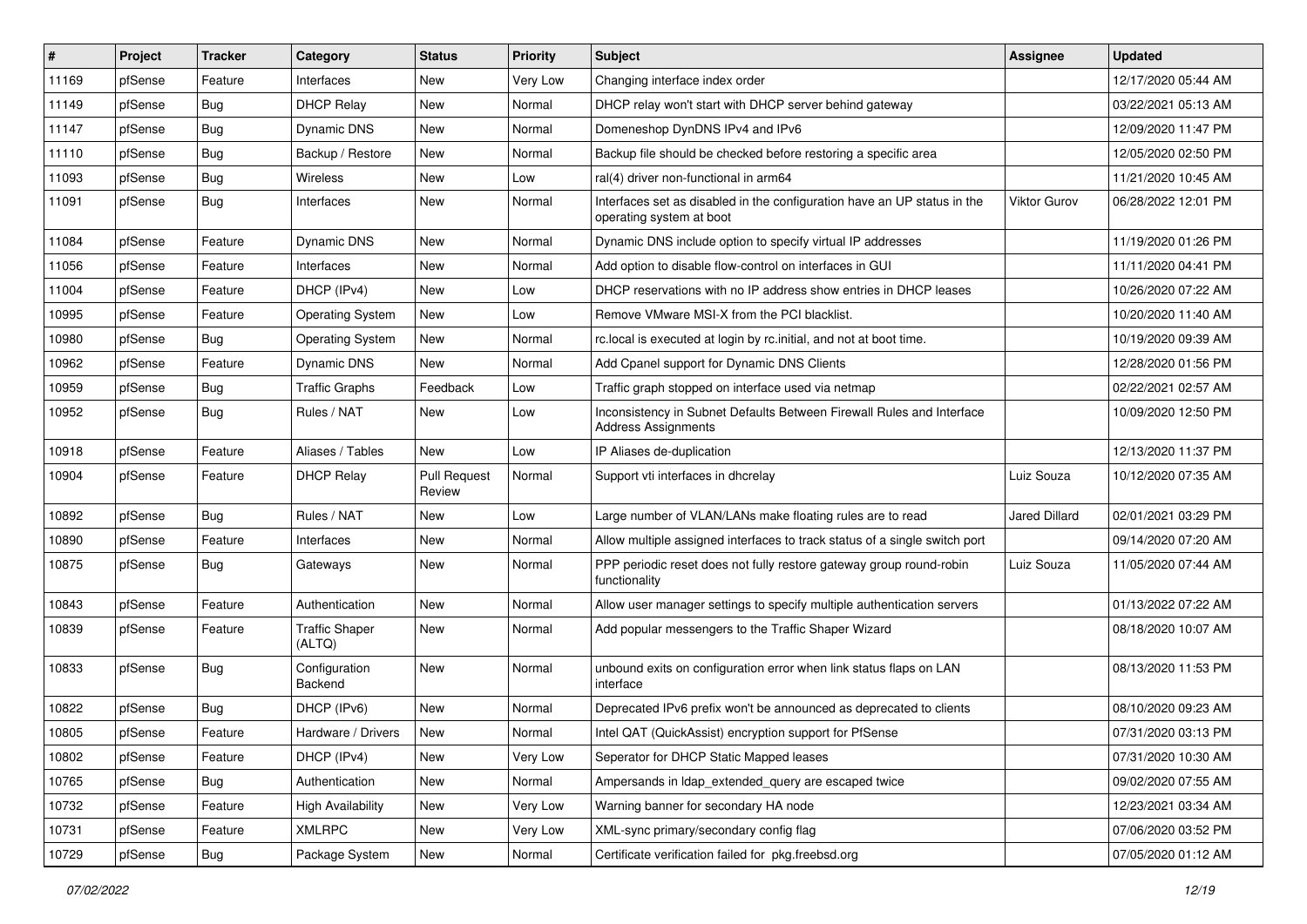| #     | Project | <b>Tracker</b> | Category                     | <b>Status</b> | <b>Priority</b> | Subject                                                                                                | <b>Assignee</b> | <b>Updated</b>      |
|-------|---------|----------------|------------------------------|---------------|-----------------|--------------------------------------------------------------------------------------------------------|-----------------|---------------------|
| 10726 | pfSense | Bug            | Rules / NAT                  | New           | Normal          | Sticky-connections option is bugged - sticky-address cannot be redefined                               |                 | 11/12/2020 10:12 AM |
| 10718 | pfSense | Feature        | Notifications                | <b>New</b>    | Normal          | Email notifications - add new field to enter a from: name                                              |                 | 07/01/2020 09:08 AM |
| 10715 | pfSense | Bug            | <b>DHCP Relay</b>            | <b>New</b>    | Normal          | DHCPv6 relay always uses the "first" IPv6 address of an interface                                      |                 | 06/29/2020 05:01 AM |
| 10714 | pfSense | <b>Bug</b>     | DHCP (IPv6)                  | <b>New</b>    | Normal          | radyd only gives out the prefix of the "first" IPv6 address of an interface                            |                 | 10/06/2020 01:03 PM |
| 10712 | pfSense | Bug            | Rules / NAT                  | <b>New</b>    | Normal          | "default allow LAN IPv6 to any" rule does not work right after boot when<br>using IPv6 PD              |                 | 06/30/2020 12:17 AM |
| 10708 | pfSense | <b>Bug</b>     | Upgrade                      | <b>New</b>    | Normal          | ZFS bootpool boot symlink issue                                                                        | Luiz Souza      | 03/08/2021 07:03 AM |
| 10701 | pfSense | <b>Bug</b>     | Web Interface                | <b>New</b>    | Very Low        | Firewall Log too wide with Rule Description Column                                                     |                 | 06/25/2020 07:36 AM |
| 10690 | pfSense | <b>Bug</b>     | Installer                    | <b>New</b>    | Low             | Not possible to make UFS install on ZFS formatted drive                                                |                 | 04/21/2022 12:39 PM |
| 10671 | pfSense | <b>Bug</b>     | <b>Operating System</b>      | New           | Normal          | pfsense 2.4.5_1 does not boot on Gen2 2012R2 HyperV VM                                                 |                 | 05/09/2021 06:39 AM |
| 10651 | pfSense | Feature        | OpenVPN                      | New           | Normal          | Remove/replace deprecated OpenVPN options                                                              |                 | 06/10/2020 11:32 AM |
| 10645 | pfSense | Feature        | Package System               | New           | Very Low        | Choosing active repo after restoring config but before starting pkgs<br>auto-installing                |                 | 09/22/2020 01:04 PM |
| 10624 | pfSense | Bug            | <b>DNS Resolver</b>          | <b>New</b>    | Normal          | Unbound configuration memory leak with python module + register DHCP<br>leases active                  |                 | 02/26/2021 10:27 AM |
| 10621 | pfSense | Feature        | Hardware / Drivers           | Feedback      | Normal          | Update system.inc/system_identify_specific_platform() update to<br>accommodate AWS. Azure and GCP      |                 | 06/02/2020 03:16 PM |
| 10584 | pfSense | Bug            | Hardware / Drivers           | New           | Normal          | SG-3100 with M.2: shutdown instead of reboot                                                           |                 | 07/21/2020 03:08 AM |
| 10581 | pfSense | Feature        | Logging                      | New           | Normal          | Provide ability to disable nginx access logging to remote syslog server                                |                 | 05/21/2020 08:36 PM |
| 10577 | pfSense | <b>Bug</b>     | Hardware / Drivers           | Feedback      | Normal          | intel x553 (c3000 chipset) loading x520 driver                                                         |                 | 05/28/2020 03:59 AM |
| 10544 | pfSense | <b>Bug</b>     | User Manager /<br>Privileges | New           | Normal          | It's not possible to add a user to group operator using the gui                                        |                 | 04/21/2022 12:39 PM |
| 10530 | pfSense | <b>Bug</b>     | Upgrade                      | <b>New</b>    | Normal          | Convert config version to be based on product version                                                  |                 | 04/21/2022 12:39 PM |
| 10514 | pfSense | Feature        | Web Interface                | <b>New</b>    | Normal          | Add to every page an unparsed Notes field for administrative reference                                 |                 | 04/30/2020 06:32 PM |
| 10513 | pfSense | <b>Bug</b>     | Rules / NAT                  | New           | Normal          | State issues with policy routing and HA failover                                                       |                 | 04/21/2022 12:39 PM |
| 10493 | pfSense | <b>Bug</b>     | <b>IPsec</b>                 | New           | Normal          | filter_get_vpns_list() issues                                                                          |                 | 05/06/2020 01:07 AM |
| 10468 | pfSense | Feature        | Web Interface                | New           | Normal          | Allow to download log files from WebGUI                                                                |                 | 04/17/2020 06:17 AM |
| 10467 | pfSense | Feature        | Notifications                | <b>New</b>    | Very Low        | Email alert functionality for system health                                                            |                 | 05/21/2020 06:02 AM |
| 10464 | pfSense | Todo           | Upgrade                      | New           | Low             | Disallow package updates when a system update is available                                             |                 | 06/30/2022 08:41 AM |
| 10446 | pfSense | Feature        | Rules / NAT                  | New           | Very Low        | VIP address is not shown in firewall rules                                                             |                 | 06/09/2022 02:07 PM |
| 10404 | pfSense | Feature        | <b>NTPD</b>                  | New           | Normal          | Consider using chrony for NTP services                                                                 |                 | 11/23/2021 06:59 PM |
| 10401 | pfSense | Feature        | Dashboard                    | New           | Normal          | Request: ability to sort/separate stopped/running Service(s) on<br>Dashboard -> Services Status widget |                 | 03/31/2020 04:48 PM |
| 10395 | pfSense | Feature        | Dashboard                    | New           | Low             | Add Dashboard System Information support for more PC Engines APU<br>boards                             |                 | 02/17/2022 01:02 AM |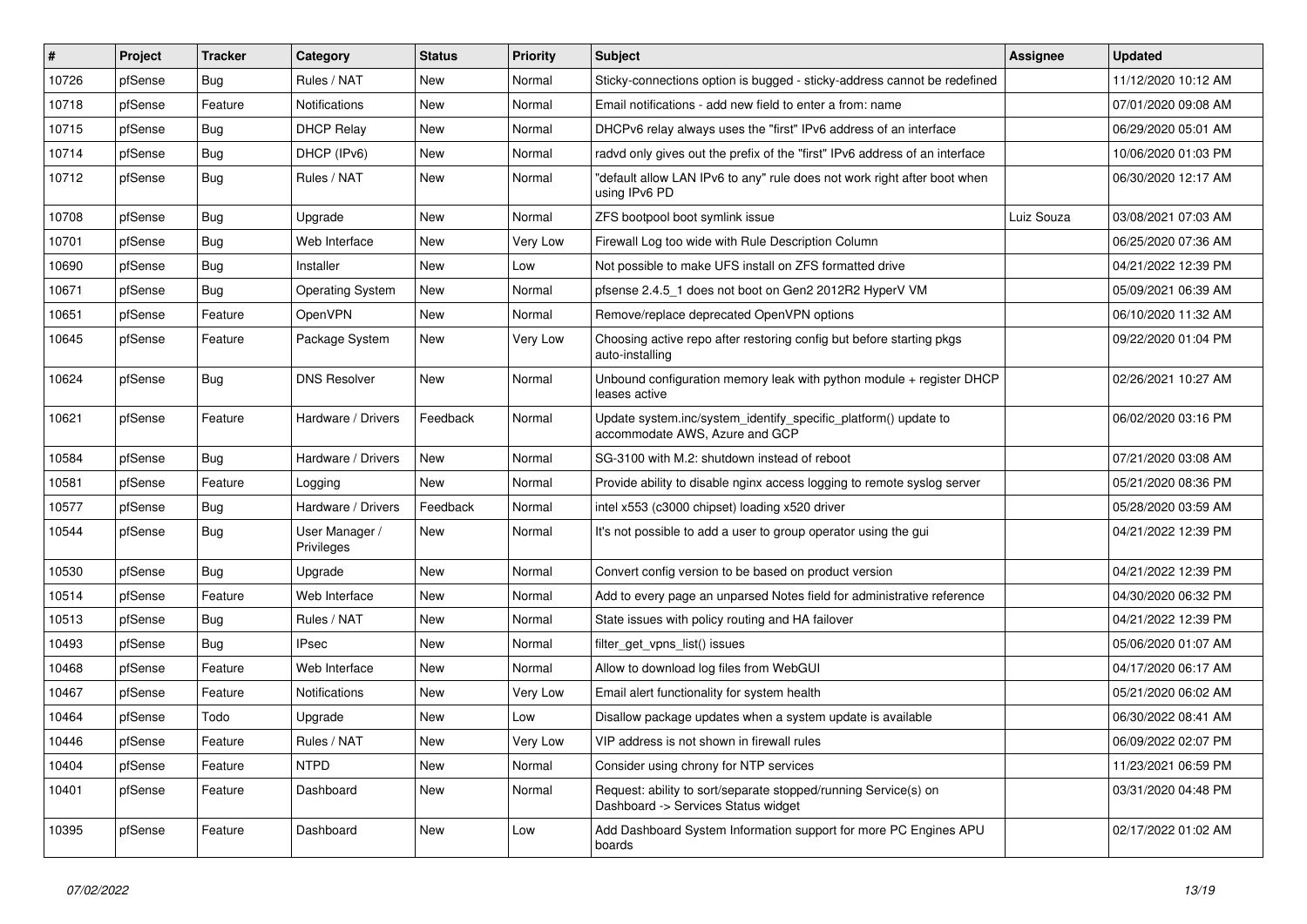| #     | Project | <b>Tracker</b> | Category                | <b>Status</b> | <b>Priority</b> | <b>Subject</b>                                                                                                    | Assignee                              | <b>Updated</b>      |
|-------|---------|----------------|-------------------------|---------------|-----------------|-------------------------------------------------------------------------------------------------------------------|---------------------------------------|---------------------|
| 10352 | pfSense | Bug            | Authentication          | <b>New</b>    | Very Low        | RADIUS authentication fails with MSCHAPv1 or MSCHAPv2 when<br>passwords contain international characters          |                                       | 06/20/2022 04:04 PM |
| 10345 | pfSense | Feature        | DHCP (IPv4)             | New           | Normal          | DHCP lease distinction between online and offline                                                                 |                                       | 03/16/2020 07:56 AM |
| 10342 | pfSense | Bug            | <b>DNS Resolver</b>     | New           | Normal          | Unbound domain overrides stop resolving periodically. They only resume<br>after the service has been restarted.   |                                       | 03/13/2020 10:35 AM |
| 10325 | pfSense | Bug            | Notifications           | <b>New</b>    | Normal          | System/Advanced/Notifications/E-Mail - SMTP Notification E-Mail auth<br>password Unexpected Bahaviour             |                                       | 10/30/2020 08:17 AM |
| 10312 | pfSense | Feature        | Rules / NAT             | <b>New</b>    | Low             | Reordering of NAT rules without dragging                                                                          |                                       | 03/03/2020 07:28 AM |
| 10311 | pfSense | Bug            | <b>OpenVPN</b>          | New           | Normal          | Too low net link ifgmaxlen causes packet drop under load when using<br>OpenVPN inside bridge interface under load |                                       | 08/10/2021 03:10 AM |
| 10310 | pfSense | Bug            | Upgrade                 | New           | Normal          | Systems with low RAM and several packages may temporarily fail to load<br>large tables after an upgrade           |                                       | 03/03/2020 07:55 AM |
| 10290 | pfSense | Feature        | Aliases / Tables        | <b>New</b>    | Very Low        | Firewall Aliases Add button on top of list                                                                        |                                       | 07/10/2021 01:03 PM |
| 10280 | pfSense | Feature        | Dashboard               | New           | Low             | <b>DHCP Leases widget</b>                                                                                         |                                       | 11/07/2020 09:18 PM |
| 10277 | pfSense | <b>Bug</b>     | Web Interface           | <b>New</b>    | Normal          | Sorting the log entries does not use year value                                                                   |                                       | 02/24/2020 07:46 AM |
| 10271 | pfSense | <b>Bug</b>     | Web Interface           | <b>New</b>    | Normal          | Large number of VLAN/LANs make "Interfaces" menu hard to access                                                   |                                       | 02/20/2020 04:46 AM |
| 10258 | pfSense | Feature        | Certificates            | New           | Very Low        | allow to sign CA                                                                                                  |                                       | 02/20/2020 04:20 AM |
| 10250 | pfSense | Feature        | DHCP (IPv4)             | <b>New</b>    | Very Low        | DHCP lease view by interface                                                                                      |                                       | 02/11/2020 07:47 AM |
| 10238 | pfSense | Feature        | <b>Operating System</b> | New           | Very Low        | Periodic Scrub of ZFS filesystem                                                                                  |                                       | 12/31/2020 03:02 PM |
| 10237 | pfSense | Feature        | Upgrade                 | New           | Normal          | Take ZFS snapshot on Upgrade                                                                                      |                                       | 04/07/2020 03:58 PM |
| 10223 | pfSense | Feature        | Interfaces              | <b>New</b>    | Normal          | Add the ability to create additional loopback interfaces                                                          |                                       | 12/15/2020 04:35 PM |
| 10204 | pfSense | Feature        | Interfaces              | <b>New</b>    | Low             | Possible clarification of Track IPv6 Interface Subnet ID                                                          |                                       | 01/23/2020 01:04 PM |
| 10199 | pfSense | Todo           | Translations            | New           | Very Low        | Improve Spanish translation interface                                                                             | Aluisco Miguel<br>Ricardo<br>Mastrapa | 01/22/2020 09:22 AM |
| 10150 | pfSense | Bug            | <b>IGMP Proxy</b>       | <b>New</b>    | Normal          | IGMP Proxy does not scale to hundreds of streams                                                                  |                                       | 01/03/2020 02:56 AM |
| 10144 | pfSense | Feature        | Web Interface           | New           | Low             | Default Sort Order, DHCP Leases                                                                                   |                                       | 12/31/2019 06:47 PM |
| 10143 | pfSense | Bug            | <b>DNS Resolver</b>     | New           | Normal          | System hostname DNS entry is assigned to the wrong IP on multi-wan<br>setups                                      |                                       | 12/31/2019 02:33 PM |
| 10137 | pfSense | Feature        | Package System          | New           | Normal          | net-mgmt/arpwatch: Update to 3.0                                                                                  |                                       | 12/30/2019 05:16 PM |
| 10000 | pfSense | Bug            | Dynamic DNS             | New           | Normal          | Azure Dynamic DNS A and AAAA Records for Apex Zone                                                                |                                       | 03/31/2020 09:03 AM |
| 9970  | pfSense | Feature        | Captive Portal          | New           | Low             | Captive Portal and SAML2 Integration                                                                              | Mauro Braggio                         | 10/12/2020 07:39 AM |
| 9942  | pfSense | Feature        | <b>Operating System</b> | New           | Normal          | Give pfSense the possibility to change the keyboard Layout for console<br>users                                   |                                       | 01/22/2021 02:33 AM |
| 9937  | pfSense | Feature        | Authentication          | New           | Normal          | OpenVPN Login User Privilege                                                                                      |                                       | 11/29/2019 08:46 AM |
| 9889  | pfSense | Bug            | Certificates            | New           | Very Low        | CRL check for Intermediate CA CRLs fails                                                                          | Jim Pingle                            | 11/08/2019 11:03 AM |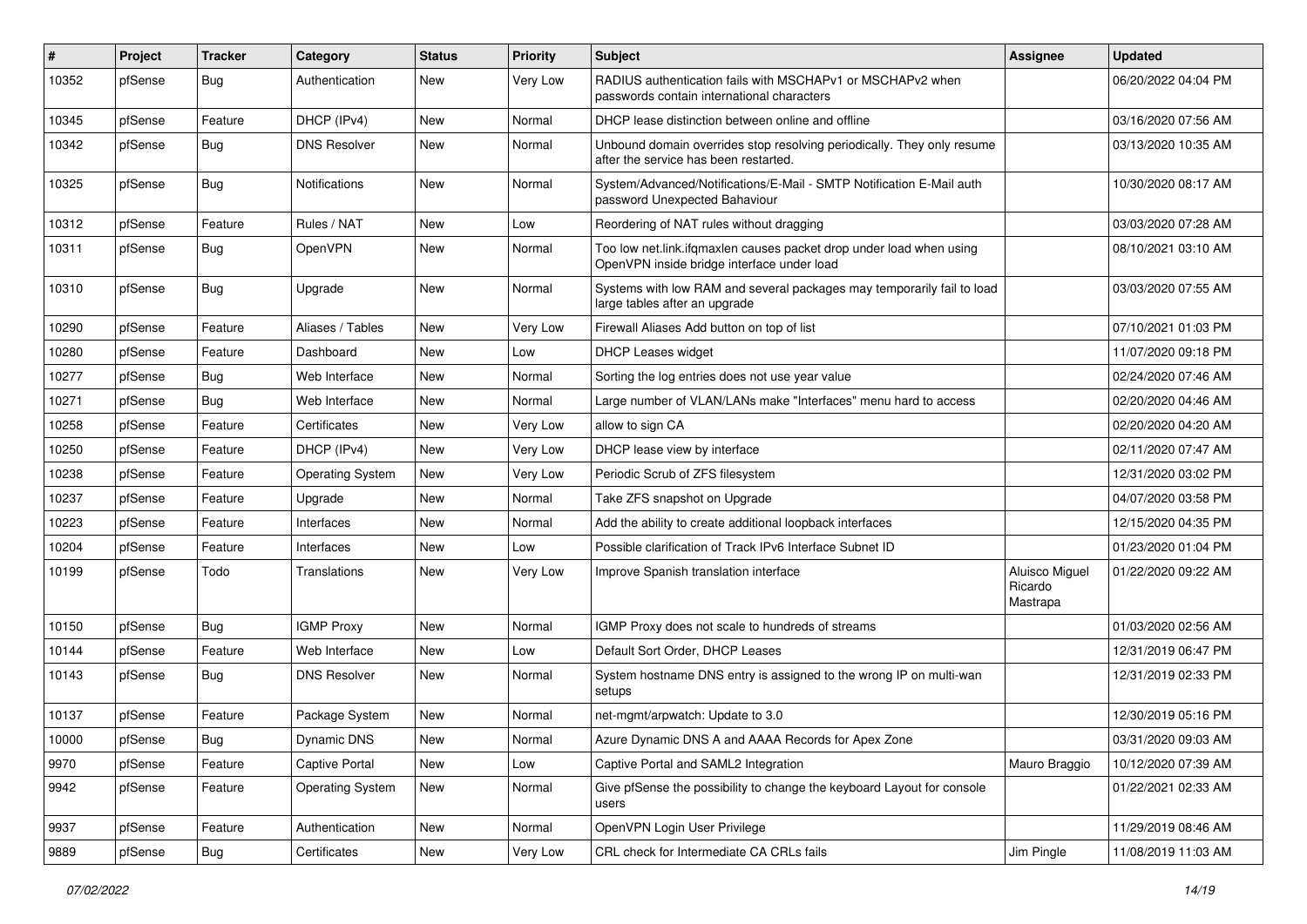| $\vert$ # | Project | <b>Tracker</b> | Category                     | <b>Status</b>                 | <b>Priority</b> | <b>Subject</b>                                                                                                       | <b>Assignee</b> | <b>Updated</b>      |
|-----------|---------|----------------|------------------------------|-------------------------------|-----------------|----------------------------------------------------------------------------------------------------------------------|-----------------|---------------------|
| 9887      | pfSense | Bug            | Rules / NAT                  | <b>Pull Request</b><br>Review | Low             | Rule separator positions change when deleting multiple rules                                                         |                 | 07/01/2022 02:25 PM |
| 9876      | pfSense | Feature        | <b>Operating System</b>      | New                           | Normal          | PFsense on KVM: Web interface hint to disable "Hardware Checksum"<br>Offloading'                                     |                 | 07/03/2020 07:11 AM |
| 9857      | pfSense | Feature        | <b>IPsec</b>                 | <b>New</b>                    | Normal          | IPsec Down/Up SMTP Notifications                                                                                     |                 | 08/31/2021 08:07 AM |
| 9838      | pfSense | Feature        | <b>OpenVPN</b>               | New                           | Normal          | PKCS11 support                                                                                                       |                 | 10/20/2019 02:12 PM |
| 9837      | pfSense | <b>Bug</b>     | Interfaces                   | New                           | Very Low        | ipv6 is not completely disabled on the interfaces                                                                    |                 | 10/24/2019 01:16 AM |
| 9805      | pfSense | <b>Bug</b>     | <b>Dynamic DNS</b>           | <b>New</b>                    | Normal          | dynDNS cloudflare multiple entries                                                                                   |                 | 10/02/2019 04:51 PM |
| 9800      | pfSense | Feature        | Hardware / Drivers           | <b>New</b>                    | Normal          | Add toggle for net.isr.dispatch=deferred in GUI                                                                      |                 | 09/29/2019 06:18 AM |
| 9775      | pfSense | Feature        | Backup / Restore             | New                           | Normal          | AutoConfigBackup - Rolling per day/hour cap on changes, retention<br>policy                                          |                 | 09/20/2019 09:19 AM |
| 9755      | pfSense | <b>Bug</b>     | Package System               | New                           | Very Low        | package description wrong link<br>https://www.freshports.org/security/openvpn-client-export                          |                 | 09/13/2019 07:22 AM |
| 9737      | pfSense | Bug            | <b>Traffic Graphs</b>        | New                           | Normal          | traffic-graphs.js shows incorrect units inside the chart                                                             |                 | 09/09/2019 06:35 AM |
| 9732      | pfSense | Feature        | DHCP (IPv4)                  | New                           | Normal          | System UTC time offset in DHCP Option 2                                                                              |                 | 09/06/2019 08:39 PM |
| 9718      | pfSense | Feature        | Diagnostics                  | <b>New</b>                    | Low             | Make diag_states_summary table sortable                                                                              |                 | 10/06/2020 09:12 AM |
| 9717      | pfSense | Feature        | Web Interface                | <b>New</b>                    | Low             | Search box for pfsense?                                                                                              |                 | 07/05/2020 02:14 PM |
| 9698      | pfSense | <b>Bug</b>     | <b>RRD Graphs</b>            | New                           | Normal          | Monitoring graphs do not retain state after auto-refresh                                                             |                 | 08/26/2019 02:09 AM |
| 9690      | pfSense | Bug            | Interfaces                   | New                           | Normal          | Ethernet flow control should be disabled by default                                                                  |                 | 08/19/2019 06:45 PM |
| 9680      | pfSense | Feature        | <b>DHCP Relay</b>            | <b>New</b>                    | Normal          | Seperate DHCP Server and relay per interface                                                                         |                 | 02/27/2020 10:47 AM |
| 9677      | pfSense | <b>Bug</b>     | Dashboard                    | <b>New</b>                    | Normal          | Dashboard hangs when widget needs data from a remote host which is<br>down                                           |                 | 08/13/2019 09:15 AM |
| 9664      | pfSense | <b>Bug</b>     | Dynamic DNS                  | <b>New</b>                    | Normal          | DynDNS and Dual-wan problem with CloudFlare (works with No-Ip)                                                       |                 | 08/03/2019 10:00 AM |
| 9654      | pfSense | <b>Bug</b>     | <b>DNS Resolver</b>          | <b>New</b>                    | Normal          | After reboot, the DNS resolver must be restarted before it will advertise<br>the ipv6 DNS address of the router.     |                 | 11/20/2020 03:12 AM |
| 9650      | pfSense | <b>Bug</b>     | Gateways                     | <b>New</b>                    | Normal          | IPv6 connection drops (ir-)regular on Kabelvodafone (German cable<br>ISP)                                            |                 | 07/27/2019 07:14 AM |
| 9633      | pfSense | Feature        | PPPoE Server                 | New                           | Normal          | PPPoE/L2TP Server Status Page                                                                                        |                 | 10/09/2021 12:05 PM |
| 9627      | pfSense | Feature        | Captive Portal               | New                           | Normal          | Captive Portal only shows authenticated users                                                                        |                 | 08/14/2019 02:48 PM |
| 9626      | pfSense | <b>Bug</b>     | Web Interface                | <b>New</b>                    | Normal          | When deny write permission is assigned to a user, there is no error<br>feedback if the user tries to write something |                 | 06/25/2022 05:41 PM |
| 9621      | pfSense | Feature        | User Manager /<br>Privileges | New                           | Normal          | More convenient deletion of single user privileges                                                                   |                 | 07/09/2019 03:09 AM |
| 9617      | pfSense | Feature        | PPP Interfaces               | New                           | Normal          | PPPoE Static IP Configuration in GUI                                                                                 |                 | 10/15/2021 08:52 PM |
| 9591      | pfSense | Feature        | Rules / NAT                  | New                           | Normal          | Add under firewall rules a search box                                                                                |                 | 08/14/2019 02:39 PM |
| 9585      | pfSense | Bug            | Interfaces                   | New                           | Normal          | 6RD: Unable to reach hosts on within same 6rd-domain                                                                 |                 | 08/14/2019 02:39 PM |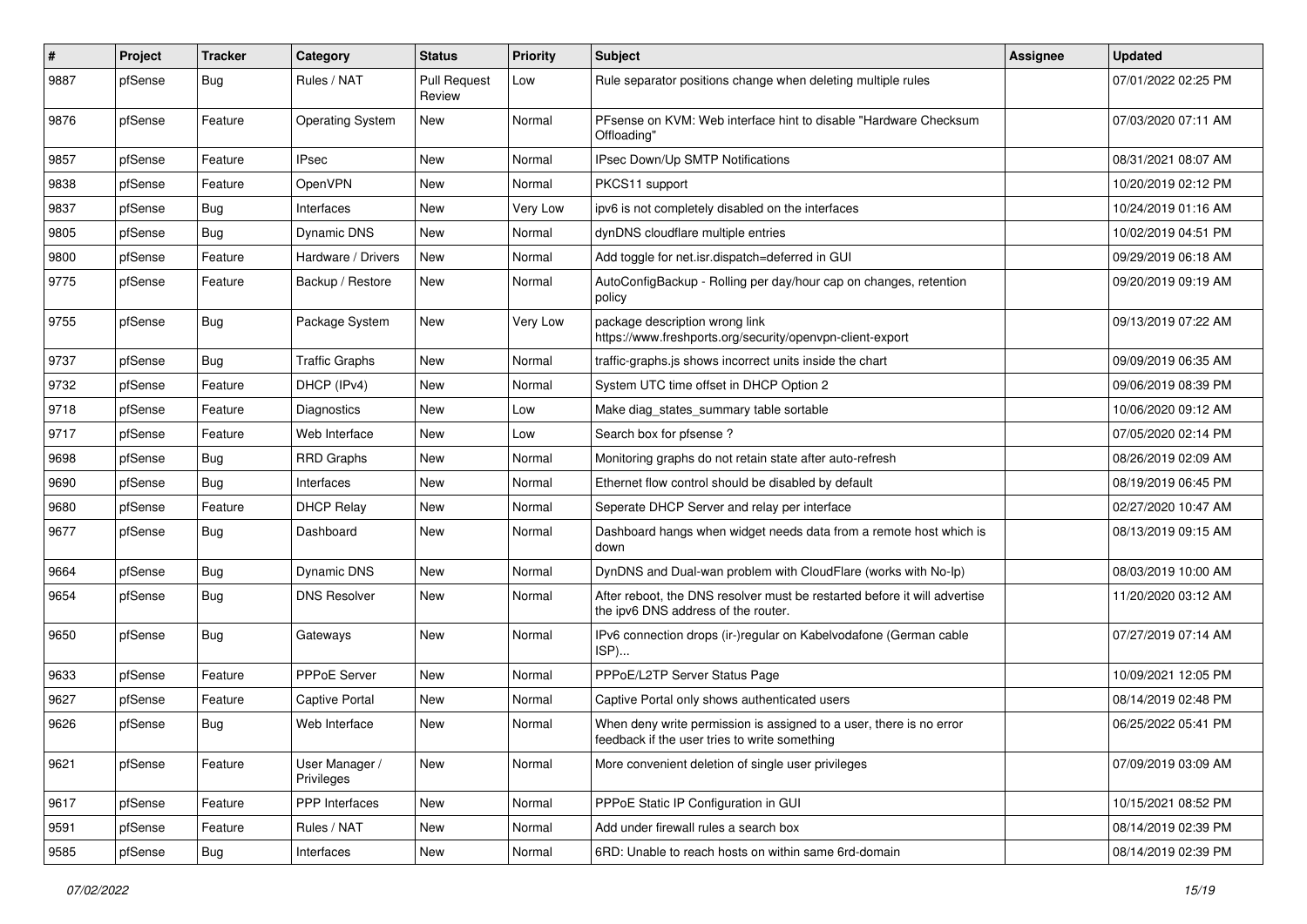| $\sharp$ | Project | <b>Tracker</b> | Category                     | <b>Status</b> | <b>Priority</b> | <b>Subject</b>                                                                                          | <b>Assignee</b>       | <b>Updated</b>      |
|----------|---------|----------------|------------------------------|---------------|-----------------|---------------------------------------------------------------------------------------------------------|-----------------------|---------------------|
| 9575     | pfSense | Feature        | DHCP (IPv6)                  | <b>New</b>    | Very Low        | RFC 7078 - Distributing Address Selection Policy Using DHCPv6                                           |                       | 08/14/2019 02:39 PM |
| 9574     | pfSense | Feature        | Package System               | New           | Normal          | Show changelog at package upgrade                                                                       |                       | 06/02/2019 04:35 AM |
| 9566     | pfSense | <b>Bug</b>     | <b>Traffic Graphs</b>        | New           | Normal          | Traffic graph displays traffic incorrectly                                                              |                       | 11/18/2019 07:54 AM |
| 9544     | pfSense | Feature        | Routing                      | <b>New</b>    | Normal          | Enable RADIX MPATH                                                                                      |                       | 04/21/2022 12:39 PM |
| 9536     | pfSense | Feature        | DHCP (IPv6)                  | New           | Normal          | Support dynamic prefix in DHCPv6 Server                                                                 |                       | 05/25/2022 04:27 AM |
| 9504     | pfSense | Bug            | Dynamic DNS                  | New           | Normal          | Multiple Dynamic DNS update notifications for the same interface, not<br>differentiated by the hostname |                       | 05/07/2019 07:46 AM |
| 9485     | pfSense | <b>Bug</b>     | User Manager /<br>Privileges | <b>New</b>    | Normal          | password match error on system usermanager causes Group<br>membership to be reset.                      |                       | 04/26/2019 08:52 AM |
| 9464     | pfSense | Feature        | Interfaces                   | New           | Normal          | Marvell 6000 -- netgate hardware (e.g.: XG-7100, XG-3100) internal<br>switch LACP support               |                       | 04/08/2019 07:58 AM |
| 9453     | pfSense | Bug            | LAGG Interfaces              | New           | Normal          | VLAN Interfaces on LAGG get orphaned at boot                                                            |                       | 08/21/2019 11:16 AM |
| 9436     | pfSense | Feature        | <b>DNS Resolver</b>          | New           | Normal          | Unbound: enable dnstap support                                                                          |                       | 03/27/2019 07:54 PM |
| 9384     | pfSense | Bug            | Interfaces                   | Confirmed     | Normal          | devd putting "\$" before variable contents when using single quotes                                     |                       | 04/21/2022 12:39 PM |
| 9353     | pfSense | <b>Bug</b>     | Dashboard                    | <b>New</b>    | Low             | PHPSession errors from limited access to dashboard and widgets                                          |                       | 10/06/2020 09:31 AM |
| 9349     | pfSense | <b>Bug</b>     | <b>IPsec</b>                 | Confirmed     | Normal          | IPSec service start/stop/restart fails after settings change                                            | Markus<br>Stockhausen | 10/30/2020 01:33 PM |
| 9344     | pfSense | Bug            | Translations                 | New           | Normal          | OpenVPN click NCP Algorithms will always go to DH Parameters<br>website(in Chinese-Taiwan)              |                       | 10/21/2021 03:48 AM |
| 9343     | pfSense | <b>Bug</b>     | DHCP (IPv4)                  | <b>New</b>    | Normal          | diag_arp.php times out with large DHCPD leases table                                                    |                       | 08/14/2019 01:19 PM |
| 9338     | pfSense | Bug            | <b>IGMP Proxy</b>            | New           | Normal          | igmpproxy ignoring downstream vlan interface                                                            |                       | 02/22/2019 03:48 AM |
| 9336     | pfSense | Feature        | Notifications                | New           | Very Low        | Make Dynamic DNS update notification e-mail optional                                                    |                       | 02/18/2019 11:49 AM |
| 9296     | pfSense | <b>Bug</b>     | Aliases / Tables             | Confirmed     | Low             | Alias content is sometimes incomplete when mixing FQDN and IP<br>address                                | Reid Linnemann        | 06/18/2022 03:12 PM |
| 9295     | pfSense | Bug            | <b>PPPoE Server</b>          | <b>New</b>    | Very High       | IPv6 PD does not work with PPPOE (Server & Client)                                                      |                       | 05/15/2022 10:53 AM |
| 9293     | pfSense | Feature        | Web Interface                | <b>New</b>    | Low             | Provide WebUI message (banner) prior to login                                                           |                       | 08/14/2019 02:39 PM |
| 9288     | pfSense | Feature        | Authentication               | <b>New</b>    | Normal          | SSHGuard add pfSense signature in standard                                                              |                       | 08/14/2019 01:19 PM |
| 9253     | pfSense | Feature        | User Manager /<br>Privileges | <b>New</b>    | Normal          | RFE: True View-Only WebCFG options                                                                      |                       | 08/21/2019 09:21 AM |
| 9241     | pfSense | <b>Bug</b>     | Interfaces                   | <b>New</b>    | Normal          | Ethernet link cycles up/down if "auto-negotiate" is explicitly selected in<br>interface configuration   |                       | 12/31/2018 08:36 PM |
| 9226     | pfSense | Feature        | Web Interface                | <b>New</b>    | Normal          | zfs GUI functionality - alerts                                                                          |                       | 12/31/2020 02:50 PM |
| 9222     | pfSense | Feature        | Authentication               | New           | Normal          | Add sshguard log when release an IP                                                                     |                       | 08/14/2019 01:00 PM |
| 9192     | pfSense | <b>Bug</b>     | PPP Interfaces               | New           | Normal          | PPPoE daemon selects wrong interface                                                                    |                       | 08/20/2019 10:05 AM |
| 9183     | pfSense | <b>Bug</b>     | <b>LAGG Interfaces</b>       | <b>New</b>    | Very Low        | OpenVPN Lagg Interface not working after restart or new start                                           |                       | 08/21/2019 11:17 AM |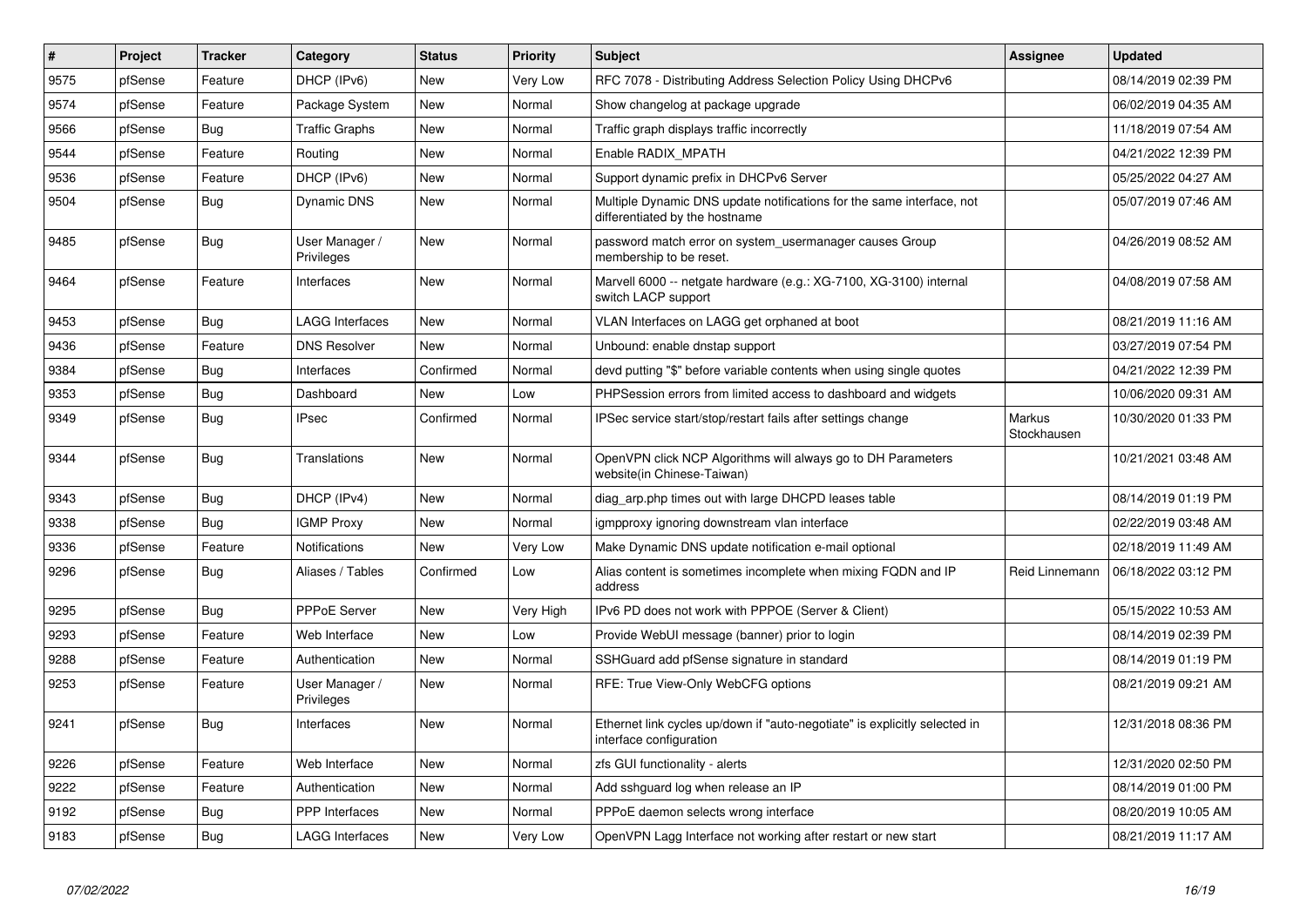| $\pmb{\#}$ | Project | <b>Tracker</b> | Category                                        | <b>Status</b> | <b>Priority</b> | <b>Subject</b>                                                                                                               | <b>Assignee</b> | <b>Updated</b>      |
|------------|---------|----------------|-------------------------------------------------|---------------|-----------------|------------------------------------------------------------------------------------------------------------------------------|-----------------|---------------------|
| 9179       | pfSense | <b>Bug</b>     | <b>NAT Reflection</b>                           | New           | Normal          | NAT reflection fix implemented for #8604 is causing WebUI and XMLRPC<br>to fail on slave                                     |                 | 03/27/2020 08:01 PM |
| 9167       | pfSense | Bug            | Rules / NAT                                     | New           | Normal          | Some Important ICMPv6 Traffic Not Allowed by Default Rules                                                                   |                 | 08/14/2019 01:00 PM |
| 9165       | pfSense | Feature        | Authentication                                  | New           | Normal          | only IPs can be added to sshquard whitelist                                                                                  |                 | 04/21/2022 12:39 PM |
| 9156       | pfSense | Feature        | OpenVPN                                         | <b>New</b>    | Normal          | OpenVPN: Add tickbox for 'nopool' directive                                                                                  |                 | 04/14/2020 01:45 PM |
| 9149       | pfSense | <b>Bug</b>     | Package System                                  | New           | Low             | Continued issues with /tmp and /var in RAM on 2.4                                                                            |                 | 11/24/2018 11:56 AM |
| 9140       | pfSense | <b>Bug</b>     | Logging                                         | New           | Very Low        | Unexpected rule can be displayed when looking up filter log entry with<br>multiple matching rules                            |                 | 08/19/2019 02:56 PM |
| 9136       | pfSense | Bug            | DHCP (IPv6)                                     | <b>New</b>    | High            | IPv6 Tracking Interfaces Lose IPv6 Address in Certain Cases                                                                  |                 | 04/21/2022 12:39 PM |
| 9130       | pfSense | Feature        | DHCP (IPv4)                                     | <b>New</b>    | Normal          | Request ID [#INC-16195]: DHCP - PXE Boot                                                                                     |                 | 09/10/2020 01:39 PM |
| 9123       | pfSense | Bug            | Interfaces                                      | Feedback      | Very High       | Adding/configuring vlan on ixi-devices causes ag add macvian err -53,<br>aq_error 14                                         | Luiz Souza      | 05/16/2022 07:57 AM |
| 9101       | pfSense | Bug            | <b>Traffic Graphs</b>                           | New           | Normal          | Traffic Graphs/Dashboard Slows Downloads Being Performed by the<br>Same Firefox Browser                                      |                 | 08/21/2019 09:18 AM |
| 9094       | pfSense | Bug            | Hardware / Drivers                              | Assigned      | Normal          | MBT console settings are not forced to video console                                                                         |                 | 11/07/2018 10:23 AM |
| 9087       | pfSense | Bug            | <b>Traffic Graphs</b>                           | <b>New</b>    | Normal          | Traffic Graph Widget Legend Not Updating                                                                                     |                 | 08/14/2019 12:38 PM |
| 9063       | pfSense | Feature        | <b>Dynamic DNS</b>                              | New           | Normal          | Allow dynamic DNS client entry to specify which Check IP service to use                                                      |                 | 10/24/2018 11:53 AM |
| 9060       | pfSense | Feature        | Logging                                         | New           | Normal          | add rule name filtering field for firewall log viewer                                                                        |                 | 08/14/2019 12:38 PM |
| 9038       | pfSense | Feature        | Logging                                         | New           | Normal          | Live view of any log file                                                                                                    |                 | 08/19/2019 02:55 PM |
| 9037       | pfSense | <b>Bug</b>     | <b>DNS Resolver</b>                             | <b>New</b>    | Normal          | Unbound not logging to syslog after reboot                                                                                   |                 | 10/12/2018 05:09 AM |
| 9035       | pfSense | <b>Bug</b>     | Rules / NAT                                     | <b>New</b>    | Normal          | Inactive Interfaces are Hidden in Firewall Rules                                                                             |                 | 08/14/2019 12:39 PM |
| 9024       | pfSense | <b>Bug</b>     | <b>Traffic Shaper</b><br>(Limiters)             | Feedback      | Normal          | Ping packet loss under load when using limiters                                                                              |                 | 05/12/2022 11:55 AM |
| 8964       | pfSense | Bug            | IPsec                                           | New           | High            | IPsec async cryptography advanced setting - TCP traffic not passing<br>through                                               | Luiz Souza      | 12/08/2020 12:09 PM |
| 8963       | pfSense | <b>Bug</b>     | <b>Traffic Shaper</b><br>(Limiters)             | New           | Normal          | 2.4.4 Limiters don't work after CARP fail-over                                                                               |                 | 12/10/2018 06:40 AM |
| 8929       | pfSense | Feature        | Web Interface                                   | New           | Normal          | Scroll bar css dark theme                                                                                                    |                 | 08/14/2019 12:16 PM |
| 8882       | pfSense | <b>Bug</b>     | Interfaces                                      | Incomplete    | Normal          | Interface assignments lost on reboot                                                                                         |                 | 02/17/2022 02:24 PM |
| 8879       | pfSense | Feature        | DHCP (IPv4)                                     | New           | Very Low        | DHCP options ADD force options                                                                                               |                 | 09/07/2018 09:14 AM |
| 8846       | pfSense | <b>Bug</b>     | Gateways                                        | New           | Low             | Misleading gateway error message adding/editing static routes using a<br>disabled interface                                  |                 | 08/21/2019 11:29 AM |
| 8831       | pfSense | <b>Bug</b>     | <b>IPv6 Router</b><br>Advertisements<br>(RADVD) | New           | Very High       | Radvd causes latency spikes                                                                                                  |                 | 04/19/2021 04:51 AM |
| 8820       | pfSense | <b>Bug</b>     | Rules / NAT                                     | New           | Low             | System/Advanced/Misc - "Do not kill connections when schedule expires"<br>UN-checked still leaves existing connections open. |                 | 07/28/2020 10:59 AM |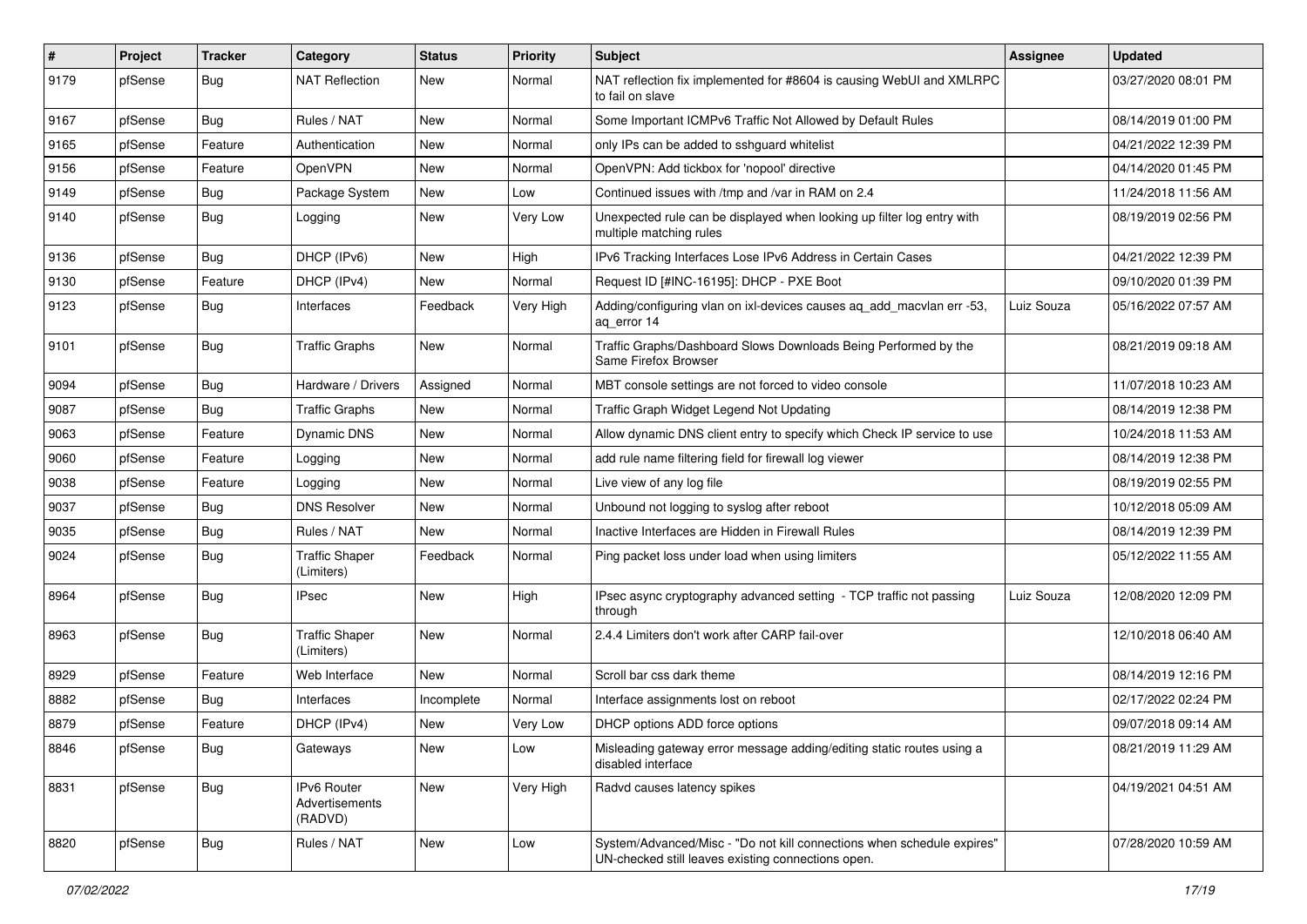| #    | Project | <b>Tracker</b> | Category                        | <b>Status</b> | <b>Priority</b> | Subject                                                                                          | <b>Assignee</b> | <b>Updated</b>      |
|------|---------|----------------|---------------------------------|---------------|-----------------|--------------------------------------------------------------------------------------------------|-----------------|---------------------|
| 8815 | pfSense | <b>Bug</b>     | Interfaces                      | New           | Normal          | IP addresses are removed from interfaces when link is lost and either<br>IPv4 or IPv6 is dynamic | Luiz Souza      | 07/21/2021 07:49 AM |
| 8804 | pfSense | Bug            | PPP Interfaces                  | New           | Normal          | Netgate SG-1000 PPPoE Keepalives not prioritized, internet drops                                 |                 | 08/20/2019 10:06 AM |
| 8794 | pfSense | Feature        | <b>NTPD</b>                     | New           | Normal          | NTP authentiction                                                                                | Tod L           | 08/05/2021 01:20 AM |
| 8775 | pfSense | Feature        | Authentication                  | New           | Very Low        | Use SRV record for LDAP Authentication                                                           |                 | 05/06/2020 07:49 AM |
| 8770 | pfSense | <b>Bug</b>     | Interfaces                      | New           | Normal          | QinQ interfaces always show as active                                                            |                 | 02/01/2020 09:47 AM |
| 8743 | pfSense | Todo           | Gateways                        | New           | Low             | Gateway Groups page should list gateways in tier order                                           |                 | 08/14/2019 12:16 PM |
| 8712 | pfSense | Feature        | <b>Traffic Shaper</b><br>(ALTQ) | New           | Normal          | QOS on ipsec links                                                                               |                 | 06/22/2020 06:27 AM |
| 8711 | pfSense | <b>Bug</b>     | <b>IGMP Proxy</b>               | <b>New</b>    | Normal          | igmpproxy with PPPoE Interfaces                                                                  |                 | 07/28/2018 09:21 AM |
| 8694 | pfSense | Feature        | Authentication                  | New           | Very Low        | Client CA Auth for PFSense WebGui                                                                |                 | 08/21/2019 09:25 AM |
| 8686 | pfSense | <b>Bug</b>     | <b>IPsec</b>                    | New           | Normal          | IPsec VTI: Assigned interface firewall rules are never parsed                                    |                 | 02/10/2021 12:15 PM |
| 8641 | pfSense | Feature        | Web Interface                   | New           | Normal          | Need way to disable HSTS and/or replace webConfigurator certificate<br>from CLI                  |                 | 07/16/2018 10:21 AM |
| 8614 | pfSense | Bug            | DHCP (IPv4)                     | New           | Normal          | Cannot remove Additional BOOTP/DHCP Options                                                      |                 | 08/21/2019 09:15 AM |
| 8611 | pfSense | <b>Bug</b>     | Interfaces                      | In Progress   | Normal          | unable to receive IPv6 RA's on SG-1000, default route lost                                       | Luiz Souza      | 02/01/2021 03:31 PM |
| 8599 | pfSense | Feature        | Rules / NAT                     | New           | Very Low        | IPv6 flow labels                                                                                 |                 | 07/16/2018 07:36 AM |
| 8576 | pfSense | Bug            | Rules / NAT                     | Feedback      | Low             | pfSense stops passing traffic after some time when using Outbound NAT<br>pool w/ Sticky Address  |                 | 10/28/2021 01:47 PM |
| 8570 | pfSense | <b>Bug</b>     | <b>XML Parser</b>               | <b>New</b>    | Normal          | Empty (dn)shaper config gets populated with newline                                              |                 | 08/20/2019 02:45 PM |
| 8567 | pfSense | Bug            | CARP                            | <b>New</b>    | Normal          | Using IPv6 VIP alias for services may affect CARP IPv6 VIP work                                  |                 | 06/12/2018 01:26 PM |
| 8566 | pfSense | <b>Bug</b>     | CARP                            | <b>New</b>    | Normal          | Wrong IPv6 source in NS request in case using of IPv6 alias                                      |                 | 06/12/2018 01:26 PM |
| 8558 | pfSense | Feature        | Web Interface                   | New           | Normal          | Add more table sorting in various UI pages                                                       |                 | 08/21/2019 09:14 AM |
| 8532 | pfSense | Feature        | OpenVPN                         | New           | Low             | Ability to add metric to pushed routes                                                           |                 | 05/22/2018 07:45 AM |
| 8526 | pfSense | <b>Bug</b>     | Interfaces                      | New           | Normal          | DHCP client ignores server replies when 802.1g tagging is used                                   |                 | 08/14/2019 10:52 AM |
| 8520 | pfSense | Feature        | Interfaces                      | New           | Normal          | Option to auto-renew DHCP on interface with an offline gateway or<br>marked as down              |                 | 07/20/2021 11:00 AM |
| 8512 | pfSense | <b>Bug</b>     | <b>PPP</b> Interfaces           | <b>New</b>    | Normal          | PPPoE reconnect fails after interface flap                                                       |                 | 08/20/2019 10:06 AM |
| 8502 | pfSense | <b>Bug</b>     | Web Interface                   | Confirmed     | Low             | main (top) menu items do not drop down in some cases                                             |                 | 07/06/2020 02:39 PM |
| 8500 | pfSense | Bug            | Dynamic DNS                     | New           | Low             | Incorrect categorization of status/info messages from phpDynDNS                                  |                 | 08/16/2019 12:50 PM |
| 8483 | pfSense | Feature        | <b>Traffic Shaper</b><br>(ALTQ) | New           | Normal          | Allow user to choose order of Queues status                                                      |                 | 08/21/2019 09:12 AM |
| 8474 | pfSense | Feature        | <b>High Availability</b>        | New           | Low             | Easier Conversion to HA Pair from Existing Non-HA Firewall                                       |                 | 04/19/2018 11:52 PM |
| 8464 | pfSense | <b>Bug</b>     | Wireless                        | New           | Very Low        | Wireless USB card does not connect to WiFi automatically after<br>reboot/halt                    |                 | 06/19/2020 03:44 AM |